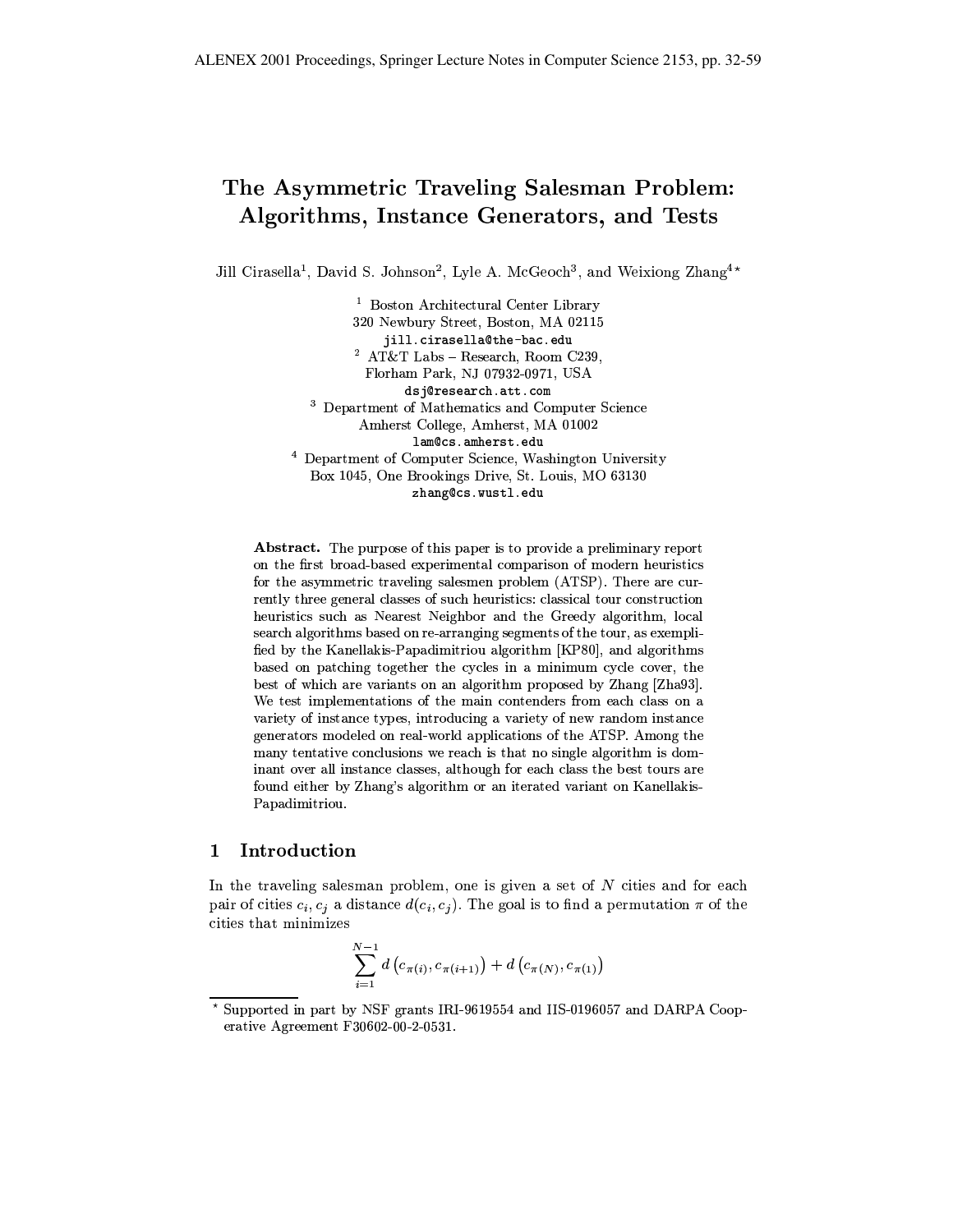#### $\overline{2}$ Cirasella, Johnson, McGeoch, and Zhang

Most of the research on heuristics on this problem has concentrated on the symmetric case (the STSP), where  $d(c, c') = d(c', c)$  for all pairs of cities c, c'. Surveys such as [Rei94, JM97] experimentally examine the performance of a wide variety of heuristics on reasonably wide sets of instances, and many papers study individual heuristics in more detail. For the general not-necessarily-symmetric case, typically referred to as the "asymmetric TSP" (ATSP), there are far fewer publications, and none that comprehensively cover the current best approaches. This is unfortunate, as a wide variety of ATSP applications arise in practice. In this paper we attempt to begin a more comprehensive study of the ATSP.

The few previous studies of the ATSP that have made an attempt at covering multiple algorithms [Rep94,Zha93,Zha00,GGYZ] have had several drawbacks. First, the classes of test instances studied have not been well-motivated in comparison to those studied in the case of the symmetric TSP. For the latter problem the standard testbeds are instances from TSPLIB [Rei91] and randomlygenerated two-dimensional point sets, and algorithmic performance on these instances seems to correlate well with behavior in practice. For the ATSP, TSPLIB offers fewer and smaller instances with less variety, and the most commonly studied instance classes are random distance matrices (asymmetric and symmetric) and other classes with no plausible connection to real applications of the ATSP.

For this study, we have constructed seven new instance generators based on a diverse set of potential ATSP applications, and we have tested a comprehensive set of heuristics on classes produced using these generators as well as the traditional random distance matrix generators. We also have tested the algorithms on the ATSP instances of TSPLIB and our own growing collection of instances from actual real-world applications.

We have attempted to get some insight into how algorithmic performance scales with instance size, at least within instance classes. To do this, we have generated test suites of ten 100-city instances, ten 316-city instances, three 1000city instances, and one 3162-city instance for each class, the numbers of cities going up by a factor of approximately  $\sqrt{10}$  at each step. At present, comprehensive study of larger instances is difficult, given that the common interface between our generators and the algorithms is a file of all  $N^2$  inter-city distances, which would be over 450 megabytes for a 10,000-city instance. Fortunately, trends are already apparent by the time we reach 3162 cities.

We also improve on previous studies in the breadth of the algorithms that we cover. Current ATSP heuristics can be divided into three classes: (1) classical tour construction heuristics such as Nearest Neighbor and the Greedy algorithm, (2) local search algorithms based on re-arranging segments of the tour, as exemplified by the Kanellakis-Papadimitriou algorithm [KP80], and (3) algorithms based on patching together the cycles in a minimum cycle cover (which can be computed as the solution to an Assignment Problem, i.e., by constructing a minimum weight perfect bipartite matching). Examples of this last class include the algorithms proposed in [Kar79,KS85] and the  $O(\log N)$  worse-case ratio "Repeated Assignment" algorithm of [FGM82]. We cover all three classes, including recent improvements on the best algorithms in the last two.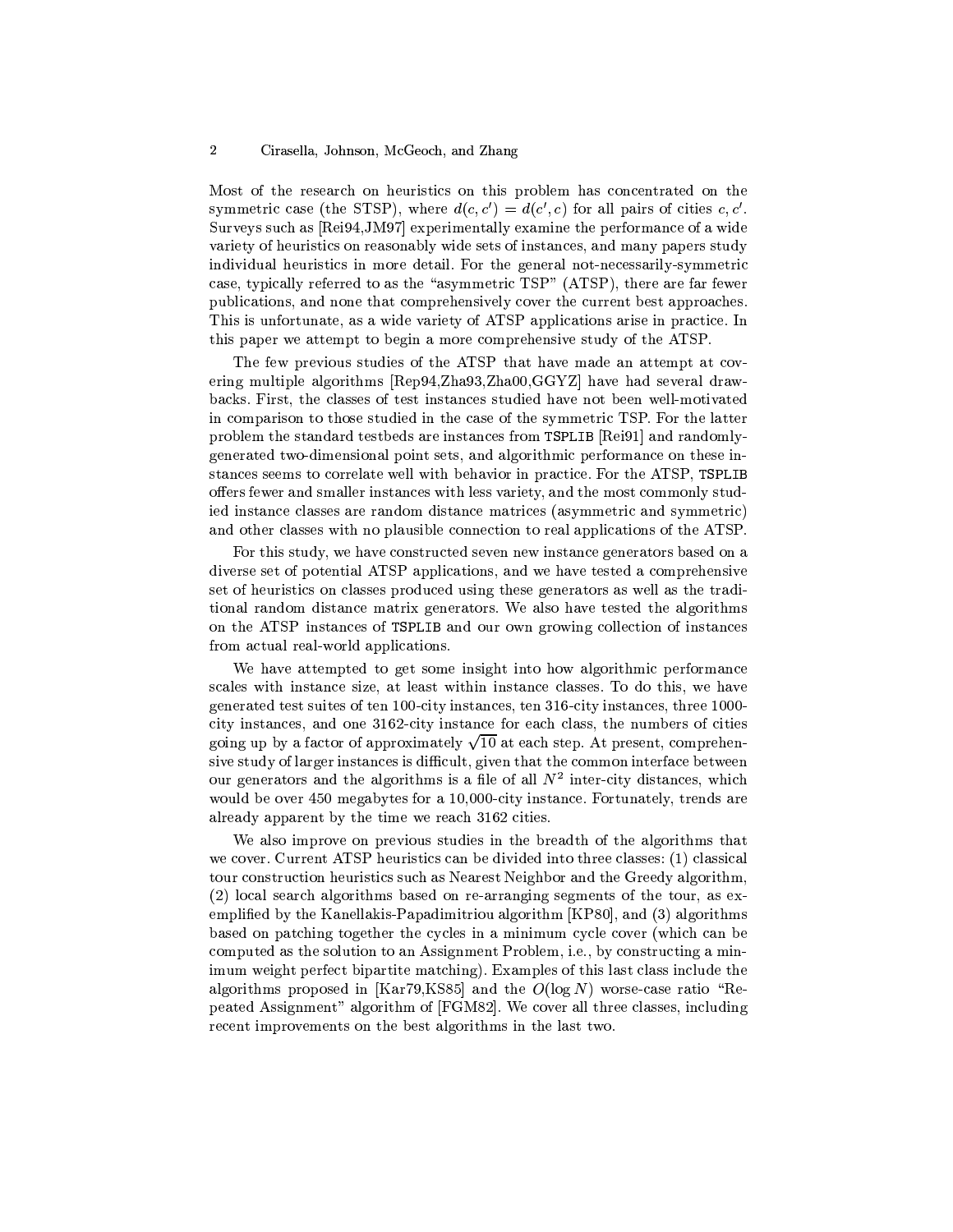In the case of local search algorithms, previous studies have not considered implementations that incorporate such recent innovations from the symmetric TSP world as "don't-look bits" and chained (iterated) local search. Nor have they made use of the recent observation of [Glo96] that the best "2-bridge" 4opt move can be found in time  $O(N^2)$  rather than the naive  $O(N^4)$ . Together, these two ideas can significantly shift the competitive balance.

As to cycle-patching algorithms, these now seem to be dominated by the previously little-noted "truncated depth-first branch-and-bound" heuristic of Zhang [Zha93]. We present the first independent confirmation of the surprising results claimed in that paper, by testing both Zhang's own implementation and a new one independently produced by our first author.

A final improvement over previous ATSP studies is our use of the Held-Karp (HK) lower bound on optimal tour length [HK70, HK71, JMR96] as our standard of comparison. Currently all we know theoretically is that this bound is within a factor of  $\log N$  of the optimal tour length when the triangle inequality holds [Wil92]. In practice, however, this bound tends to lie within 1 or 2% of the optimal tour length whether or not the triangle inequality holds, as was observed for the symmetric case in [JMR96] and as this paper's results suggest is true for the ATSP as well. By contrast, the Assignment Problem lower bound (AP) is often 15% or more below the Held-Karp bound (and hence at least that far below the optimal tour length). The Held-Karp bound is also a significantly more reproducible and meaningful standard of comparison than "the best tour length so far seen," the standard used for example in the (otherwise well-done) study of [Rep94]. We computed Held-Karp bounds for our instances by performing the NP-completeness transformation from the ATSP to the STSP and then applying the publicly available Concorde code of [ABCC98], which has options for computing the Held-Karp bound as well as the optimal solution. Where feasible, we also applied Concorde in this way to determine the optimal tour length.

The remainder of this paper is organized as follows. In Section 2 we provide high-level descriptions of the algorithms whose implementations we study, with citations to the literature for more detail where appropriate. In Section 3 we describe and motivate our instance generators and the classes we generate using them. In Section 4, we summarize the results of our experiments and list some our tentative conclusions. This is a preliminary report on an ongoing study. A final section (Section 5) describes some of the additional questions we intend to address in the process of preparing the final journal version of the paper.

#### $\overline{2}$ Algorithms

In this section we briefly describe the algorithms covered in this study and our implementations of them. Unless otherwise stated, the implementations are in C, but several were done in C++, which may have added to their running time overhead. In general, running time differences of a factor of two or less should not be considered significant unless the codes come from the same implementation family.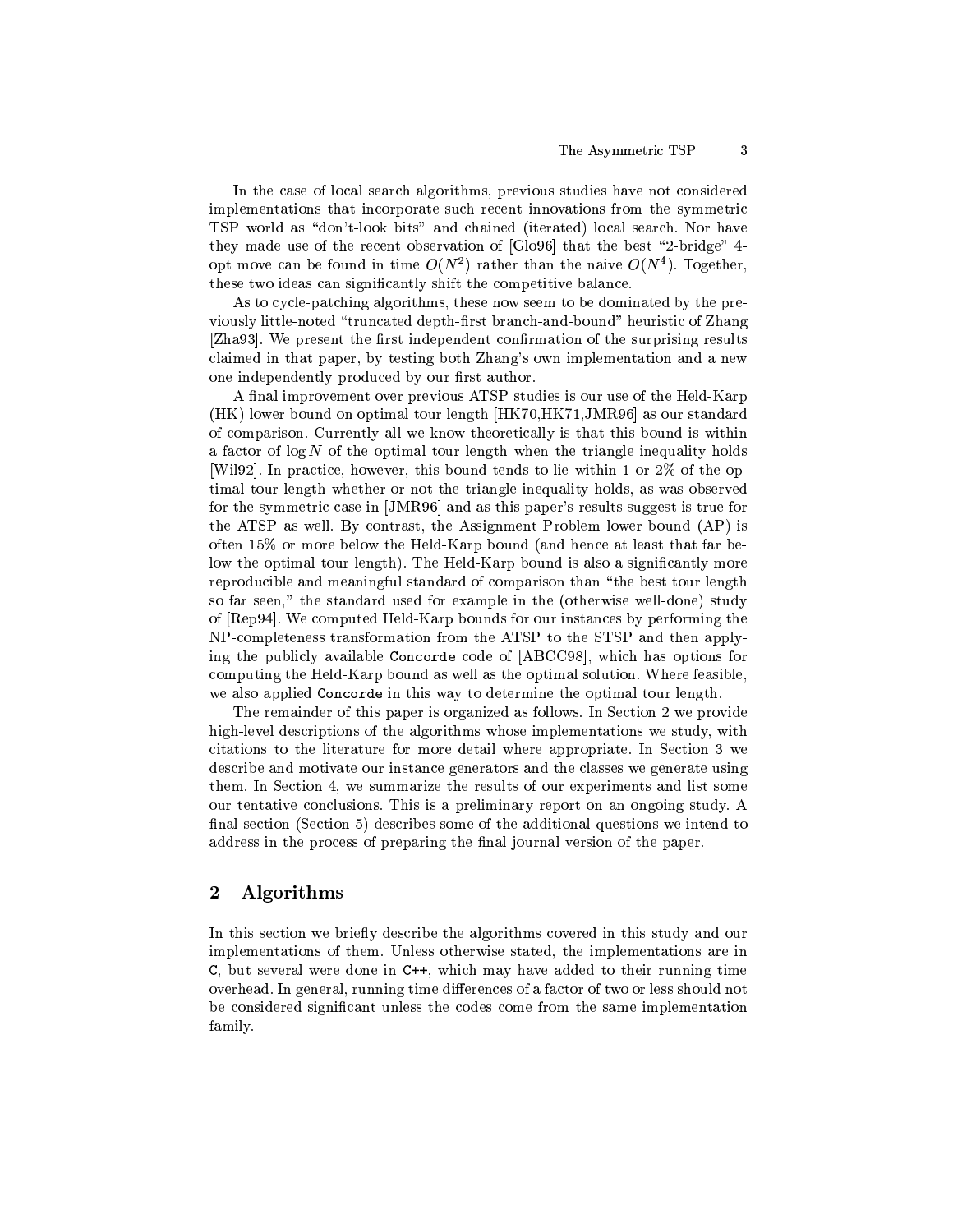#### $2.1$ Tour Construction: Nearest Neighbor and Greedy

We study randomized ATSP variants of the classical Nearest Neighbor (NN) and Greedy (GR) algorithms. In the former one starts from a random city, and then successively goes to the nearest as-yet-unvisited city. In our implementation of the latter, we view the instance as a complete directed graph with edge lengths equal to the corresponding inter-city distances. Sort the edges in order of increasing length. Call an edge *eligible* if it can be added to the current set of chosen edges without creating a (non-Hamiltonian) cycle or causing an in- or out-degree to exceed one. Our algorithm works by repeatedly choosing (randomly) one of the two shortest eligible edges until a tour is constructed. Randomization is important if these are to be used for generating starting tours for local optimization algorithms, since a common way of using the latter is to perform a set of runs and taking the best.

Running times for these algorithms may be inflated from what they would be for stand-alone codes, as we are timing the implementations used in our local search code. These start by constructing ordered lists of the 20 nearest neighbors to and from each city for subsequent use by the local search phase of the algorithms. The tour construction code exploits these lists where possible. but the total time spend constructing the lists may exceed the benefit obtained. For NN in particular, where we have an independent implementation, we appear to be paying roughly a 50% penalty in increased running time.

#### **Patched Cycle Cover**  $2.2$

We implement the patching procedure described in [KS85]. We first compute a minimum cycle cover using a weighted bipartite matching (assignment problem) code. We then repeatedly select the two biggest cycles and combine them into the shortest overall cycle that can be constructed by breaking one edge in each cycle and patching together the two resulting directed paths. Despite the potentially superquadratic time for this patching procedure, in practice the running times for this algorithm are dominated by that for constructing the initial cycle cover (a potentially cubic computation). This procedure provides better results than repeatedly patching together the two shortest cycles.

A variety of alternative patching procedures are studied in [Rep94,GGYZ,GZ], several of which, such as the "Contract-or-Patch" heuristic of [GGYZ], obtain better results at the cost of greater running time. The increase in running time is typically less than that required by Zhang's algorithm (to be described below). On the other hand, Zhang's algorithm appears to provide tour quality that is always at least as good and often significantly better than that reported for any of these alternative patching procedures. In this preliminary report we wish to concentrate on the best practical heuristics rather than the fastest, and so have not yet added any of the alternative patching procedures to our test suite. The simple PATCH heuristic provides an interesting data point by itself, as its tour is the starting point for Zhang's algorithm.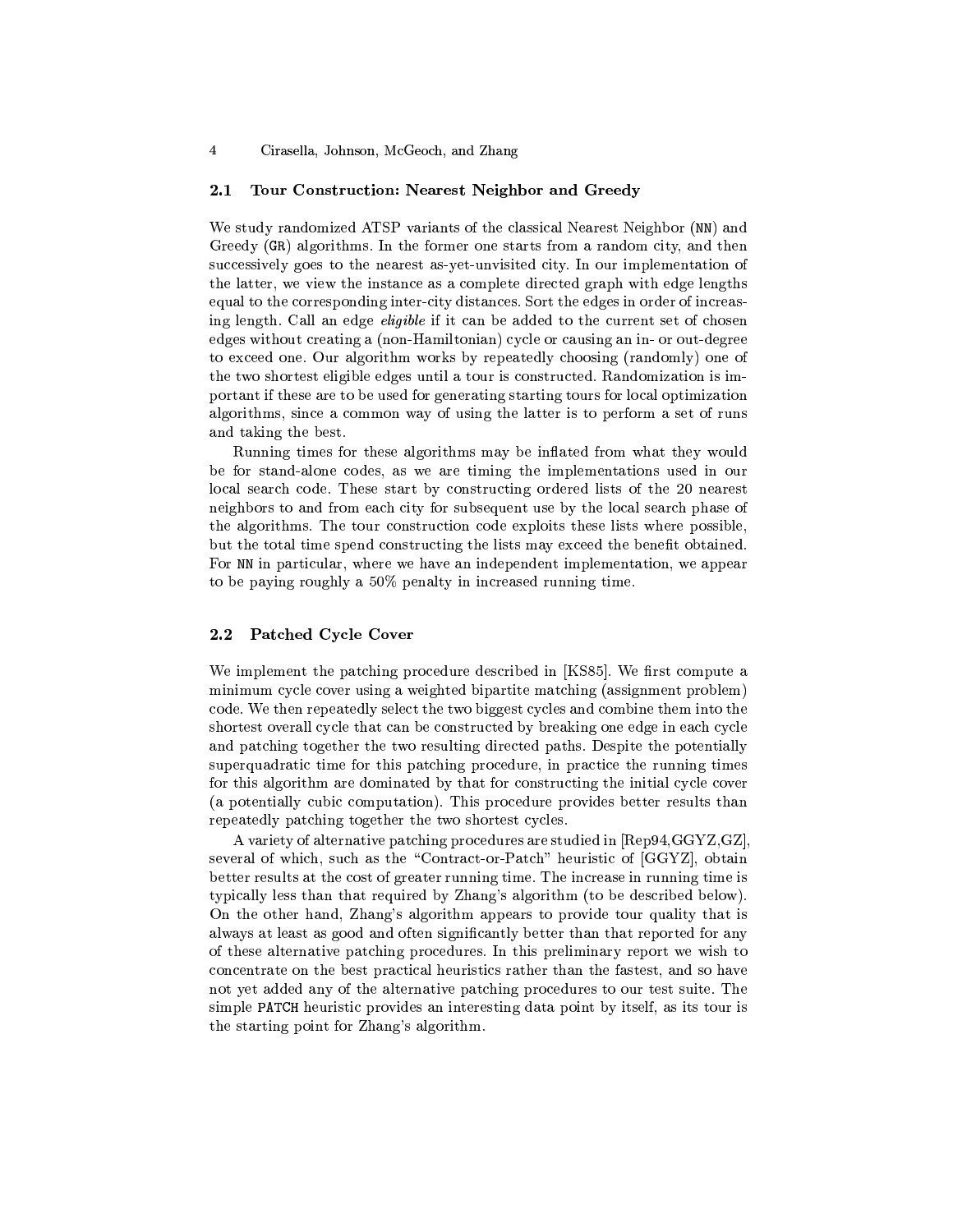#### $2.3$ **Repeated Assignment**

This algorithm was originally studied in [FGM82] and currently has the best proven worst-case performance guarantee of any polynomial-time ATSP heuristic (assuming the triangle inequality holds): Its tour lengths are at most  $\log N$ times the optimal tour length. This is not impressive in comparison to the  $3/2$ guarantee for the Christofides heuristic for the symmetric case, but nothing better has been found in two decades.

The algorithm works by constructing a minimum cycle cover and then repeating the following until a connected graph is obtained. For each connected component of the current graph, select a representative vertex. Then compute a minimum cycle cover for the subgraph induced by these chosen vertices and add that to the current graph. A connected graph will be obtained before one has performed more than  $log N$  matchings, and each matching can be no longer than the optimal ATSP tour which is itself a cycle cover. Thus the total edge length for the connected graph is at most  $log N$  times the length of the optimal tour. Note also that it must be strongly connected and all vertices must have in-degree equal to out-degree. Thus it is Eulerian, and if one constructs an Euler tour and follows it, shortcutting past any vertex previously encountered, one obtains an ATSP tour that by the triangle inequality can be no longer than the total edge length of the graph.

We have implemented two variants on this, both in C++. In the first (RA) one simply picks the component representatives randomly and converts the Euler tour into a ATSP tour as described. In the second (RA+) we use heuristics to find good choices of representatives and rather than following the Euler tour, we use a greedy heuristic to pick, for each vertex in turn that has in- and out-degree exceeding 1, the best ways to short-cut the Euler tour so as to reduce these degrees to 1. This latter approach improves the tours found by Christofides in the STSP by as much as 5% [JBMR]. The combination of the two heuristics here can provide even bigger improvements, depending on the instance class. even though RA+ takes no more time than RA. Unfortunately, RA is often so bad that even the substantially improved results of RA+ are not competitive with those for PATCH. To save space we shall report results for RA+ only.

#### Zhang's Algorithm and its Variants  $2.4$

As described in [Zha93], Zhang's algorithm is built by truncating the computations of an AP-based branch-and-bound code that used depth first search as its exploration strategy. One starts by computing a minimum length cycle cover  $M_0$ and determining an initial *champion* tour by patching as in PATCH. If this tour is no longer that  $M_0$  (for instance if  $M_0$  was itself a tour), we halt and return it. Otherwise, call  $M_0$  the initial *incumbent* cycle cover, and let  $I_0$ , the set of *included* edges and  $X_0$ , the set of excluded edges, be initially empty. The variant we study in this paper proceeds as follows.

Inductively, the incumbent cycle cover  $M_i$  is the minimum length cycle cover that contains all edges from  $I_i$  and none of the edges from  $X_i$ , and we assume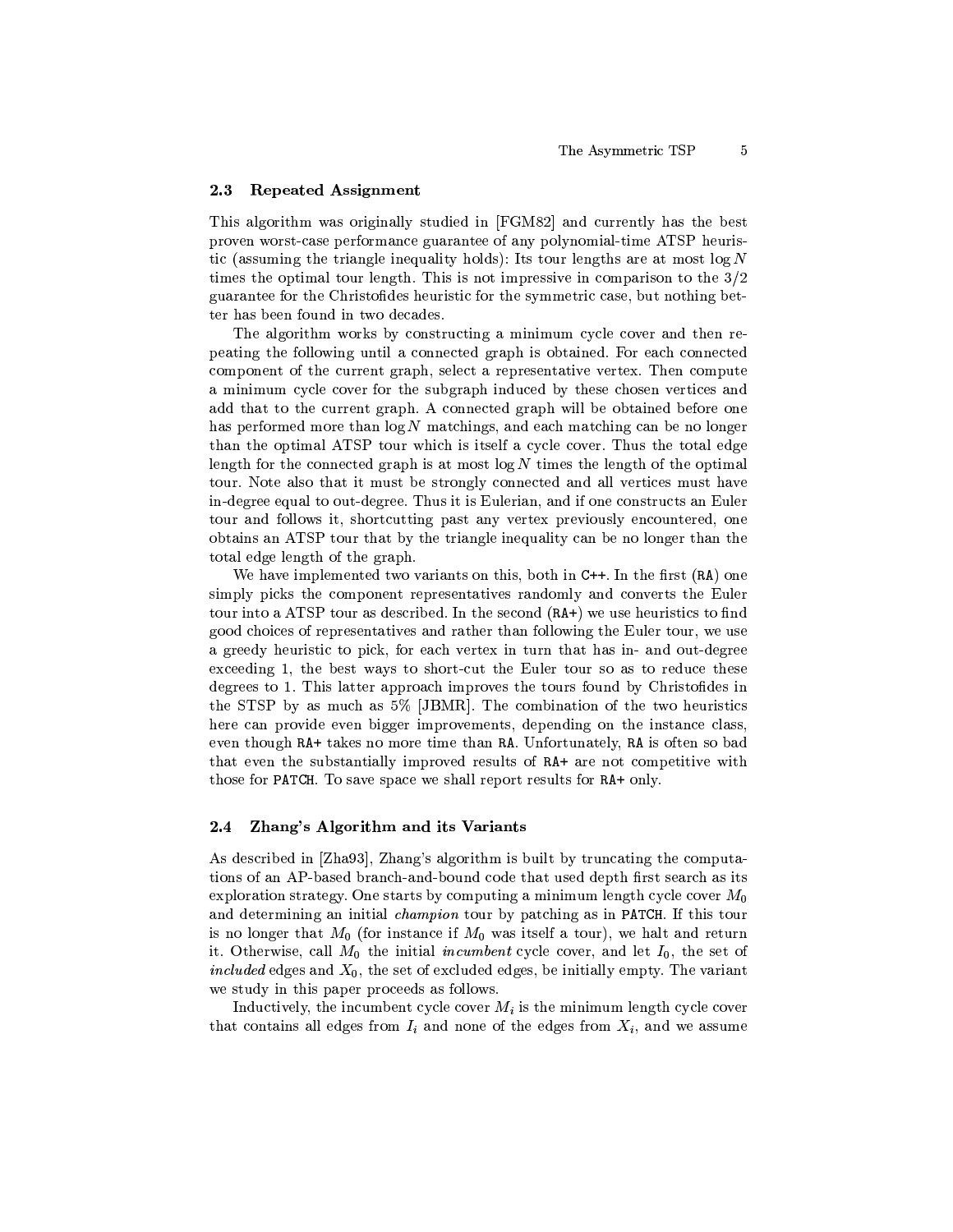that  $M_i$  is shorter than the current champion tour and is not itself a tour. Let  $C = \{e_1, e_2, \dots, e_k\}$  be a cycle (viewed as a set of edges) of minimum size in  $M_i$ . As pointed out in [CT80], there are  $k$  distinct ways of breaking this cycle: One can force the deletion of  $e_1$ , retain  $e_1$  and force the deletion of  $e_2$ , retain  $e_1$  and  $e_2$  and force the deletion of  $e_3$ , etc. We solve a new matching problem for each of these possibilities that is not forbidden by the requirement that all edges in  $I_i$ be included and all edges in  $X_i$  be excluded. In particular, for all  $h, 1 \leq h \leq k$ such that  $e_h$  is not in  $I_i$  and  $X_i \cap \{e_i : 1 \leq j < h\} = \phi$  we construct a minimum cycle cover that includes all the edges in  $I_i \cup \{e_i : 1 \leq j \leq h\}$  and includes none of the edges in  $X_i \cup \{e_h\}$ . (The exclusion of the edges in this latter set is forced by adjusting their lengths to a value exceeding the initial champion tour length, thus preventing their use in any subsequent viable child.) If one retains the data structures used in the construction of  $M_i$  each new minimum cycle cover can be computed using only one augmenting path computation.

Let us call the resulting cycle covers the *children* of  $M_i$ . Call a child *viable* if its length is less than the current champion tour. If any of the viable children is a tour and is better than the current champion, we replace the champion by the best of these (which in turn will cause the set of viable children to shrink, since now none of the children that are tours will be viable). If at this point there is no viable child, we halt and return the best tour seen so far. Otherwise, let the new incumbent  $M_{i+1}$  be a viable child of minimum length. Patch  $M_{i+1}$  and if the result is better than the current champion tour, update the latter. Then update  $I_i$  and  $X_i$  to reflect the sets of included and excluded edges specified in the construction of  $M_{i+1}$  and continue. This process must terminate after at most  $N^2$  phases, since each phase adds at least one new edge to  $I_i \cup X_i$ , and so we must eventually either construct a tour or obtain a graph in which no cycle cover is shorter than the initial champion tour.

We shall refer to Zhang's C implementation of this algorithm as ZHANG1. We have also studied several variants. The two most significant are ZHANG2 in which in each phase all viable children are patched to tours to see if a new champion can be produced, and ZHANGO, in which patching is only performed on  $M_0$ . ZHANG2 produces marginally better tours than does ZHANG1, but at a typical cost of roughly doubling the running time. ZHANGO is only slightly faster than ZHANG1 and produces significantly worse tours. Because of space restrictions we postpone details on these and other variants of ZHANG1 to the final report.

That final report will also contain results for an independent implementation of a variant of ZHANG1 by Cirasella, which we shall call ZHANG1-C. This code differs from ZHANG1 in that it is implemented in C++, uses different tiebreaking rules, and departs from the description of ZHANG1 in one detail: only the shortest viable child is checked for tour-hood. All things being equal, this last change cannot improve the end result even though it may lead to deeper searches. However, because of differences in tie-breaking rules in the rest of the code, ZHANG1-C often does find better tours than ZHANG1 - roughly about as often as it finds worse ones. Thus future implementers should be able to obtain similar quality tours so long as they follow the algorithm description given above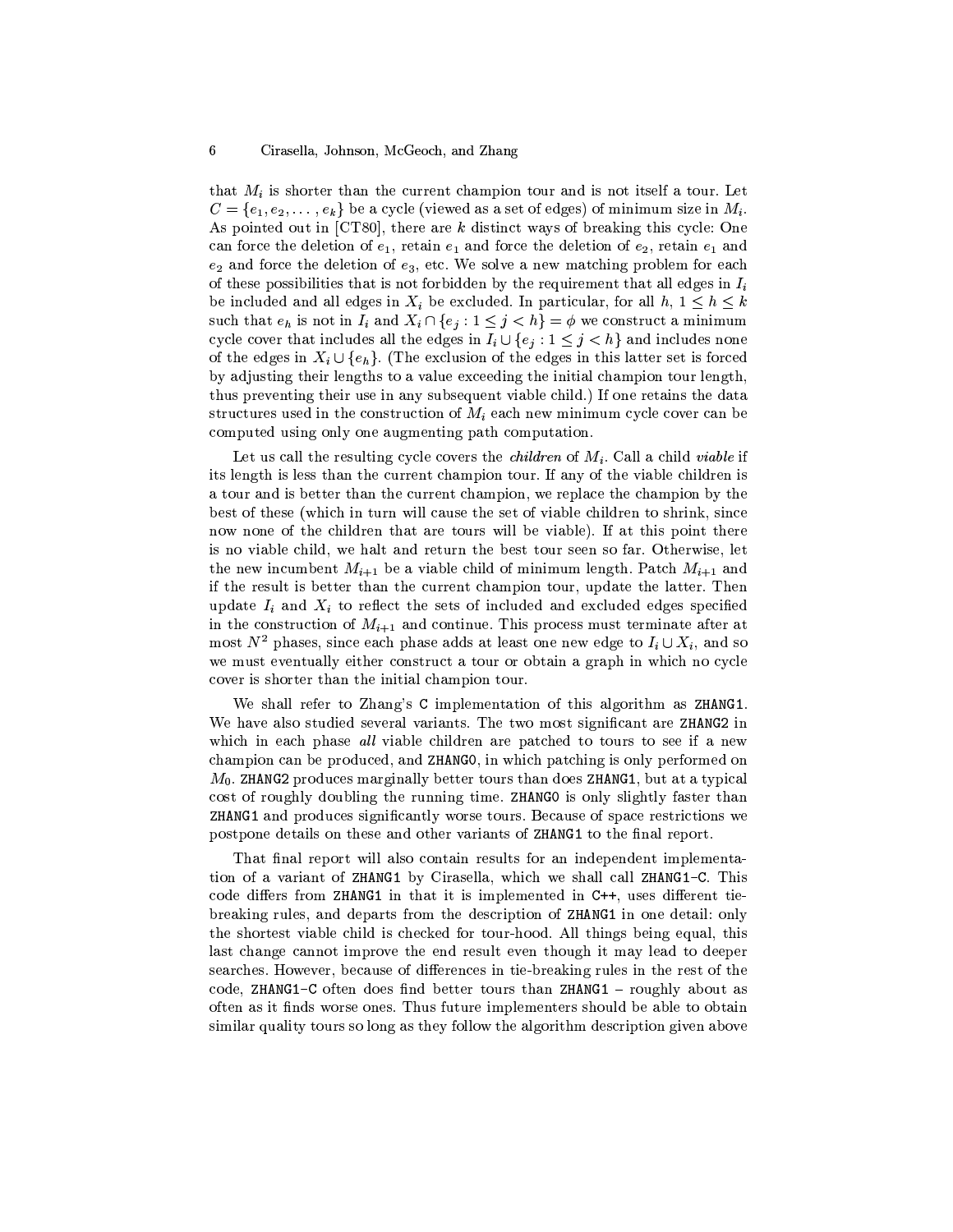and break ties as they see fit. If running time is an issue, however, care should be exercised in the implementation of the algorithm to solve the AP. Because it uses a differently implemented algorithm for solving the assignment problem, ZHANG1-C is unfortunately a factor of 2 to 3 times slower than ZHANG1.

Note: All our implementations differ significantly from the algorithm called "truncated branch-and-bound" and studied in [Zha00]. The latter algorithm is allowed to backtrack if the current matching has no viable children, and will keep running until it encounters a viable matching that is a tour or runs out of branch-and-bound tree nodes to explore. For some of our test instances, this latter process can degenerate into almost a full search of the branch and bound tree, which makes this approach unsuitable for use as a "fast" heuristic.

#### Local Search: 3-Opt  $2.5$

Our local search algorithms work by first constructing a Nearest Neighbor tour, and then trying to improve it by various forms of tour rearrangement. In 3-Opt, the rearrangement we consider breaks the tour into three segments  $S_1, S_2, S_3$  by deleting three edges, and then reorders the segments as  $S_2, S_1, S_3$  and relinks them to form a new tour. If the new tour is shorter, it becomes our new current tour. This is continued until no such improvement can be found. Our implementation follows the schema described for the STSP in [JBMR] in sequentially choosing the endpoints of the edges that will be broken. We also construct nearneighbor lists to speed (and possibly limit) the search, and exploit "don't-look" bits to avoid repeating searches that are unlikely to be successful. Because of space limitations, this preliminary report will not report on results for 3-Opt itself, although it does cover the much more effective "iterated" algorithm based on 3-Opt, to be described below.

#### Local Search: Kanellakis-Papadimitriou Variants 2.6

Note that local search algorithms that hope to do well for arbitrary ATSP instances cannot reverse tour segments (as is done in many STSP heuristics). only reorder them. Currently the ultimate "segment-reordering" algorithm is the Kanellakis-Papadimitriou algorithm [KP80], which attempts to the extent possible to mimic the Lin-Kernighan algorithm for the STSP [LK73, JBMR, JM97]. It consists of two alternating search processes.

The first process is a variable-depth search that tries to find an improving  $k$ opt move for some odd  $k \geq 3$  by a constrained sequential search procedure modeled on that in Lin-Kernighan. As opposed to that algorithm, however, [KP80] requires that each of the odd h-opt moves encountered along the way must have a better "gain" than its predecessor. (In the Lin-Kernighan algorithm, the partial moves must all have positive gain, but gain is allowed to temporarily decrease in hopes that eventually something better will be found.)

The second process is a search for an improving 4-Opt move, for which K&P used a potentially  $\Omega(N^4)$  algorithm which seemed to work well in practice. The original paper on Lin-Kernighan for the STSP [LK73] also suggested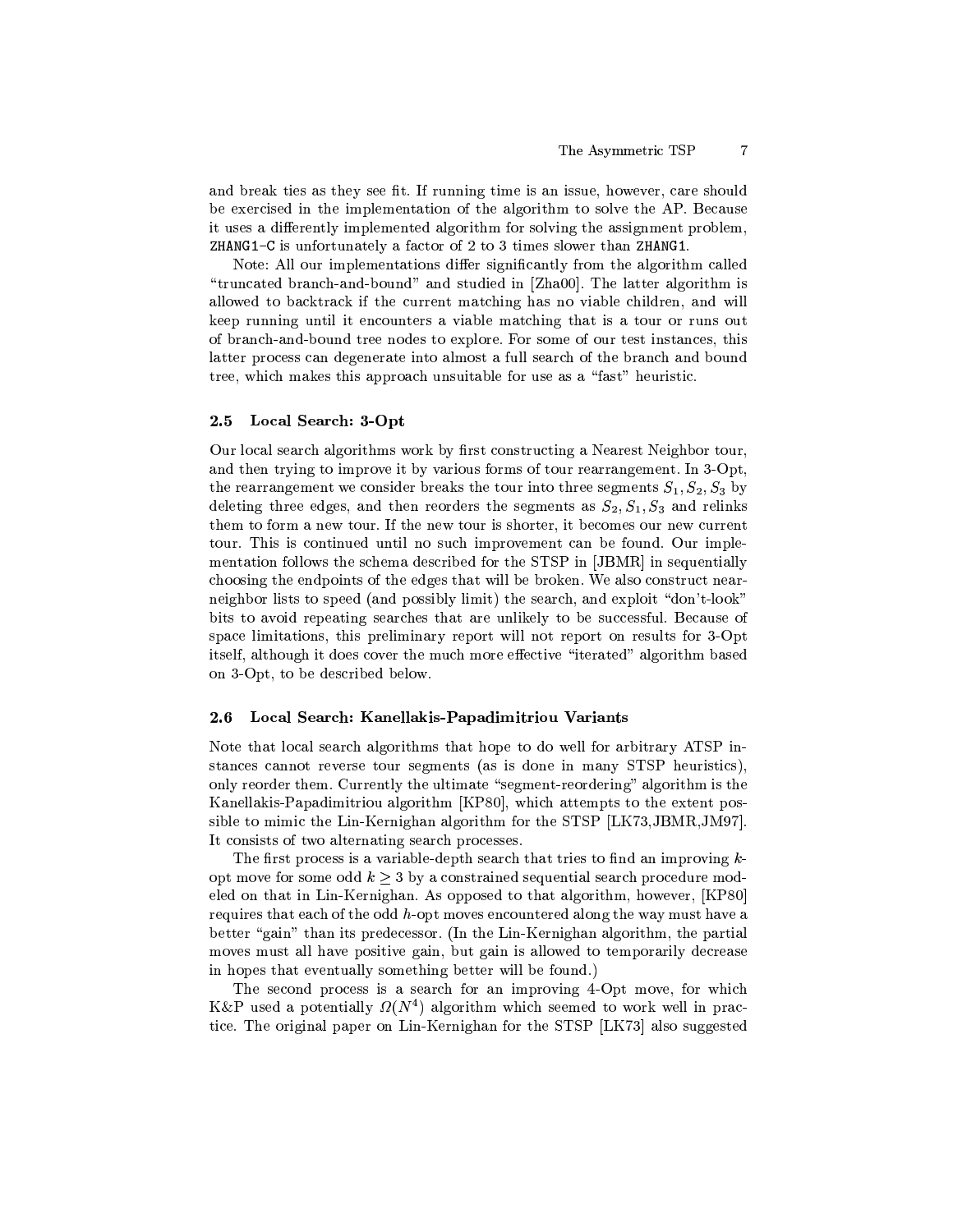finding 4-Opt moves of this sort as an augmentation to the sequential search process (which was structurally unable to find them), but concluded that they were not worth the added computation time incurred. In our implementation of Kanellakis-Papadimitriou, we actually find the best 4-Opt move in time  $O(N^2)$ , using a dynamic programming approach suggested by [Glo96]. This makes the use of 4-Opt moves much more cost-effective; indeed they are necessary if one is to get the best tours for a given investment of running time using a Kanellakis-Papadimitriou variant.

Our implementation also strengthens the sequential search portion of the original  $K\&P$ : We use neighbor lists and don't-look bits to speed the sequential search. We also take the Lin-Kernighan approach and allow temporary decreases in the net gain, and have what we believe are two improved versions of the search that goes from an h-opt move to an  $(h+2)$ -opt move, one designed to speed the search and one to make it more extensive. The basic structure of the algorithm is to perform sequential searches until no improving move of this type can be found, followed by a computation of the best 4-opt move. If this does not improve the tour we halt. Otherwise we perform it and go back to the sequential search phase. Full details are postponed to the final paper.

We have studied four basic variants on Kanellakis-Papadimitriou, with names constructed as follows. We begin with KP. This is followed by a "4" if the 4-opt search is included, and an F if the more extensive sequential search procedure is used. For this preliminary report we concentrate on KP4 applied to Nearest Neighbor starting tours, which provides perhaps the best tradeoff between speed, tour quality, and robustness.

#### $2.7$ **Iterated Local Search**

Each of the algorithms in the previous two sections can be used as the engine for a "chained" or "iterated" local search procedure as proposed by [MOF92] to obtain significantly better tours. (Other ways on improving on basic local search algorithms, such as the dynamic programming approach of [SB96] do not seem to be as effective, although hybrids of this approach with iteration might be worth further study.) In an "iterated" procedure, one starts by running the basic algorithm once to obtain an initial champion tour. Then one repeats the following process some predetermined number of times:

Apply a *random* 4-opt move to the current champion, and use the resulting tour as the starting tour during another run of the algorithm. If the resulting tour is better than the current champion, declare it to be the new champion.

Typically don't-look bits persist from one iteration to the next, which means that only 8 vertices are initially available as starting points for searches, which offers significant speedups.

In our implementations we choose uniformly from all 4-opt moves. Better performance may be possible if one biases the choice toward "better" 4-opt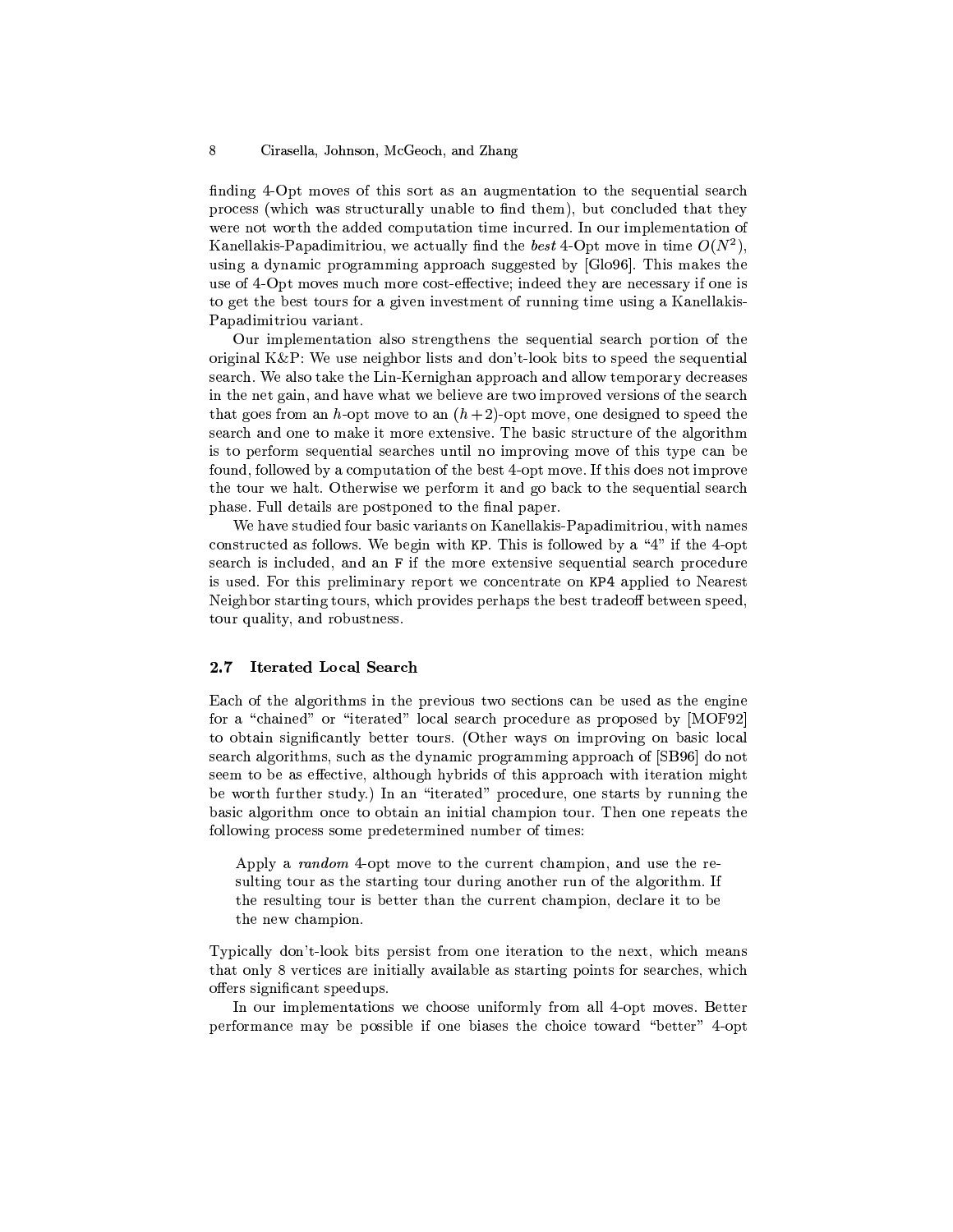moves, as is done in the implementation of chained Lin-Kernighan for the STSP by Applegate et al. [ACR]. We leave the study of such potential improvements to future researchers, who can use our results as a guide.

We denote the iterated version of an algorithm A by iA, and in this report will concentrate on  $N$ -iteration iKP4F and  $10N$ -iteration i3opt. The former is the variant that tends to find the best tours while still running (usually) in feasible amounts of time and the latter is typically the fastest of the variants and was used in the code optimization application described in [YJKS97]. Searches for the best 4-opt move in iKP4F occur only on the first and last iterations, so as to avoid spending  $\Omega(N^2)$  on each of the intermediate iterations.

#### **STSP Algorithms** 2.8

For the three instance classes we consider that are actually symmetric, we also include results for the Johnson-McGeoch implementations [JBMR, JM97] of Lin-Kernighan (LK) and N-iteration iterated Lin-Kernighan (iLK). These were applied to the symmetric representation of the instance, either as a upper-triangular distance matrix or, where the instances were geometric, as a list of city coordinates.

#### $2.9$ Lower Bound Algorithms

We have already described in the introduction how Held-Karp lower bounds HK and optimal solutions OPT were calculated using Concorde. Here we only wish to point out that while the times reported for HK are accurate, including both the time to compute the NP-completeness transformation and to run Concorde on the result, the times reported for OPT are a bit flakier, as they only include the time to run Concorde on the already-constructed symmetric instance with an initial upper bound taken from the better of ZHANG1 and iKP4. Thus a conservative measure of the running time for OPT would require that we increase the time reported in the table by both the time for the better of these two heuristics and the time for HK. In most cases this is not a substantial increase.

All running times reported for OPT were measured in this way. For some of the larger size symmetric instances, we present tour length results without corresponding running times, as in these cases we cheated and found optimal tour lengths by applying Concorde directly to the symmetric representation with an upper bound supplied by iLK.

#### **Instance Generators** 3

In this section we describe and introduce shorthand names for our 12 instance generators, all of which were written in C, as well as our set of "real-world" instances.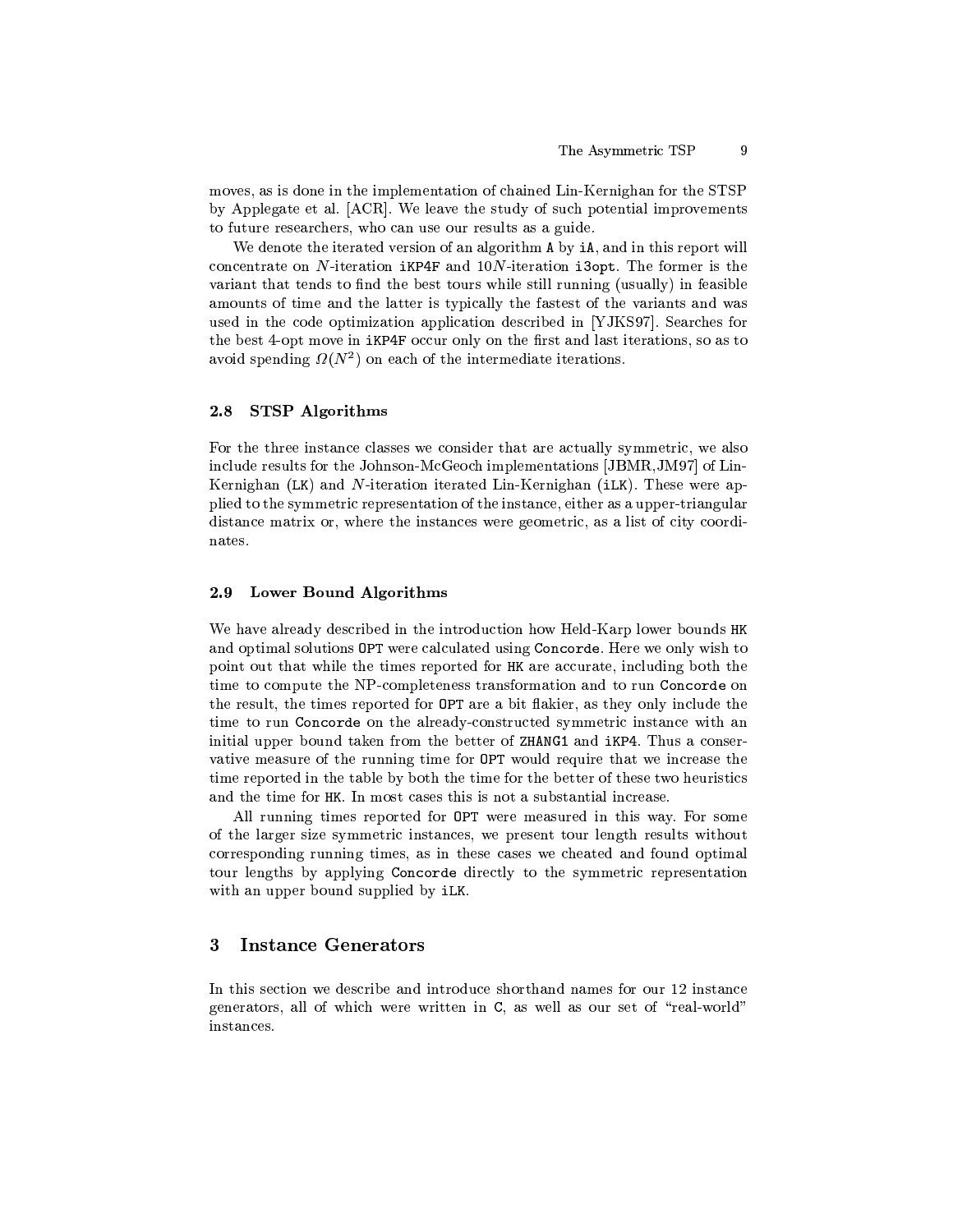#### $3.1$ Random Asymmetric Matrices (amat)

Our random asymmetric distance matrix generator chooses each distance  $d(c_i, c_i)$ as an independent random integer x,  $0 \leq x \leq 10^6$ . Here and in what follows, "random" actually means pseudorandom, using an implementation of the shift register random number generator of [Knu81].

For these instances it is known that both the optimal tour length and the AP lower bound approach a constant (the same constant) as  $N \to \infty$ . The rate of approach appears to be faster if the upper bound  $U$  on the distance range is smaller, or if the upper bound is set to the number of cities  $N$ , a common assumption in papers about optimization algorithms for the ATSP (e.g., see [MP96,CDT95]). Surprisingly large instances of this type can be solved to optimality, with [MP96] reporting the solution of a 500,000-city instance. (Interestingly, the same code was unable to solve a 35-city instance from a real-world manufacturing application.)

Needless to say, there are no known practical applications of asymmetric random distances matrices or of variants such as ones in which  $d(c_i, c_j)$  is chosen uniformly from the interval  $[0, i + j]$ , another popular class for optimizers. We include this class to provide a measure of comparability with past results, and also because it provides one of the stronger challenges to local search heuristics.

## $3.2$ Random Asymmetric Matrices Closed under Shortest Paths  $(t$ mat)

One of the reasons the previous class is uninteresting is the total lack of correlation between distances. Note that instances of this type are unlikely to obey the triangle inequality and so algorithms designed to exploit the triangle inequality, such as the Repeated Assignment algorithm of [FGM82] will perform horribly on them. A first step toward obtaining a more reasonable instance class is thus to take a distance matrix generated by the previous generator and close it under shortest path computation. That is, if  $d(c_i, c_j) > d(c_i, c_k) + d(c_k, c_j)$  then set  $d(c_i, c_j) = d(c_i, c_k) + d(c_k, c_j)$  and repeat until no more changes can be made. This is also a commonly-studied class.

#### $3.3$ Random Symmetric Matrices (smat)

For this class,  $d(c_i, c_j)$  is an independent random integer x,  $0 \le x \le 10^6$  for each pair  $1 \leq i \leq j \leq N$ , and  $d(c_i, c_j)$  is set to  $d(c_j, c_i)$  when  $i > j$ . Again, there is no plausible application, but these are also commonly studied and at least provide a ground for comparison to STSP algorithms.

## Random Symmetric Matrices Closed under Shortest Paths 3.4  $(t$ smat)

This class consists of the instances of the previous class closed under shortest paths so that the triangle inequality holds, another commonly studied class for ATSP codes.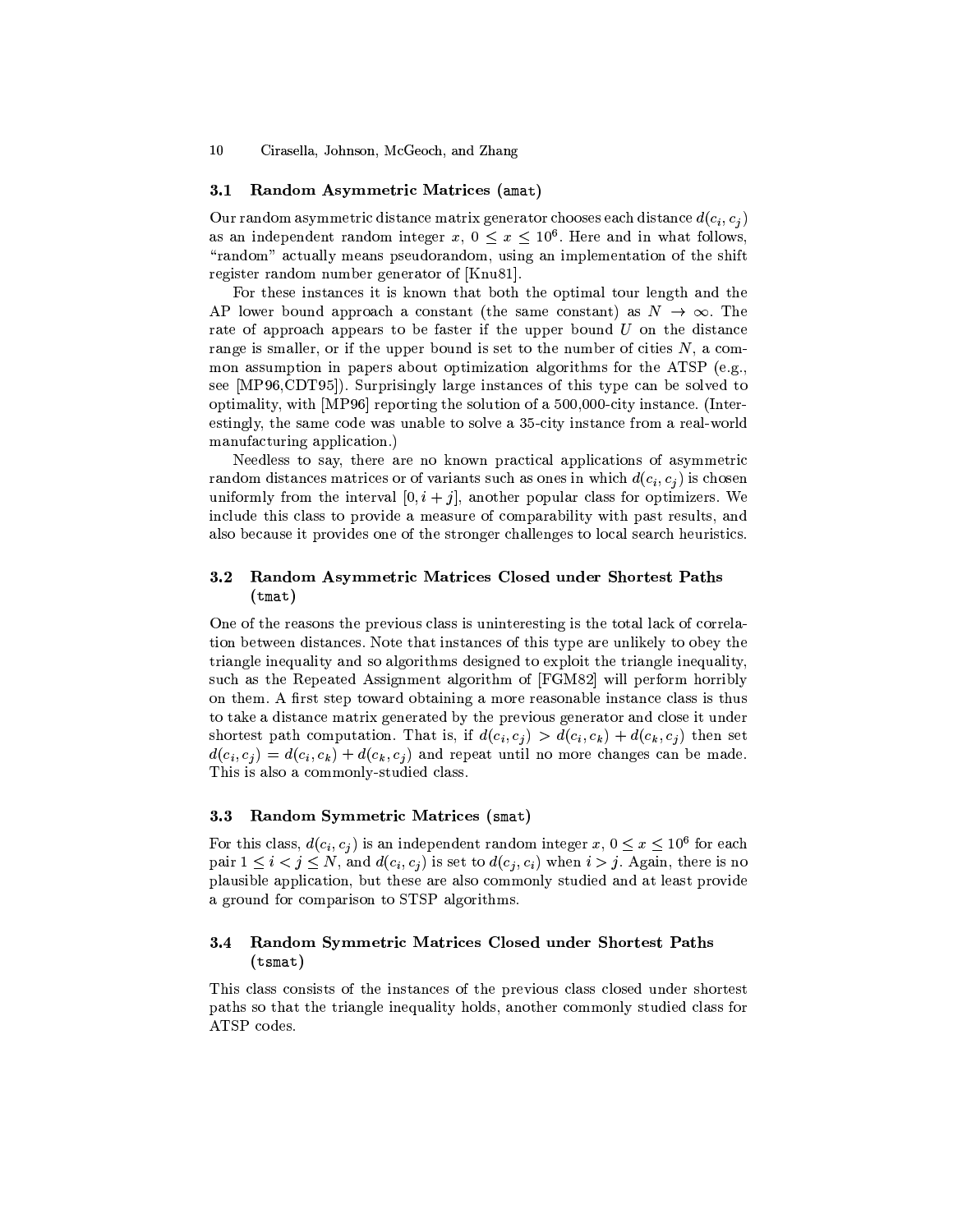#### $3.5$ Random Two-Dimensional Rectilinear Instances (rect)

This is our final class of symmetric instances that have traditionally been used to test ATSP codes. It is a well-studied case of the STSP, providing useful insights in that domain. The cities correspond to random points uniformly distributed in a  $10^6$  by  $10^6$  square, and the distance is computed according to the rectilinear metric. We use the rectilinear rather than the more commonly-used Euclidean metric as this brings the instances closer to plausible ATSP applications, as we shall see below. In the STSP, experimental results for the Euclidean and rectilinear metrics are roughly the same [JBMR].

#### 3.6 Tilted Drilling Machine Instances with Additive Norm (rtilt)

These instances correspond to the following potential ATSP application. One wishes to drill a collection of holes on a tilted surface, and the drill is moved using two motors. The first moves the drill to its new  $x$ -coordinate, after which the second moves it to its new *y*-coordinate. Because the surface is tilted, the second motor can move faster when the  $y$ -coordinate is decreasing than when it is increasing. Our generator places the holes uniformly in the  $10^6$  by  $10^6$  square. and has three parameters:  $u_x$  is the multiplier on  $|\Delta x|$  that tells how much time the first motor takes,  $u_v^+$  is the multiplier on  $|\Delta y|$  when the direction is up, and  $u_u^-$  is the multiplier on  $\Delta y$  when the direction is down.

Note that the previous class can be generated in this way using  $u_x = u_y^+$  $u_y$  = 1. For the current class, we take  $u_x = 1$ ,  $u_y^+ = 2$ , and  $u_y^- = 0$ . Assuming instantaneous movement in the downward direction may not be realistic, but it does provide a challenge to some of our heuristics, and has the interesting side effect that for such instances the AP- and HK-bounds as well as the optimal tour length are all exactly the same as if we had taken the symmetric instance with  $u_x = u_y^+ = u_y^- = 1$ . This is because in a cycle the sum of the upward movements is precisely balanced by the sum of the downward ones.

#### Tilted Drilling Machine Instances with Sup Norm (stilt)  $3.7$

For many drilling machines, the proper metric is the maximum of the times to move in the  $x$  and  $y$  directions rather than the sum. For this generator, holes are placed as before and we have the same three parameters, although now the distance is the maximum of  $u_x|\Delta x|$  and  $u_y^-|\Delta y|$  (downward motion) or  $u_y^+|\Delta y|$ (upward motion). We choose the parameters so that downward motion is twice as fast as horizontal motion and upward motion is half as fast. That is we set  $u_x = 2, u_y^+ = 4, \text{ and } u_y^- = 1.$ 

#### 3.8 Random Euclidean Stacker Crane Instances (crane)

In the *Stacker Crane Problem* one is given a collection of source-destination pairs  $s_i, d_i$  in a metric space where for each pair the crane must pick up an object at location  $s_i$  and deliver it to location  $d_i$ . The goal is to order these tasks so as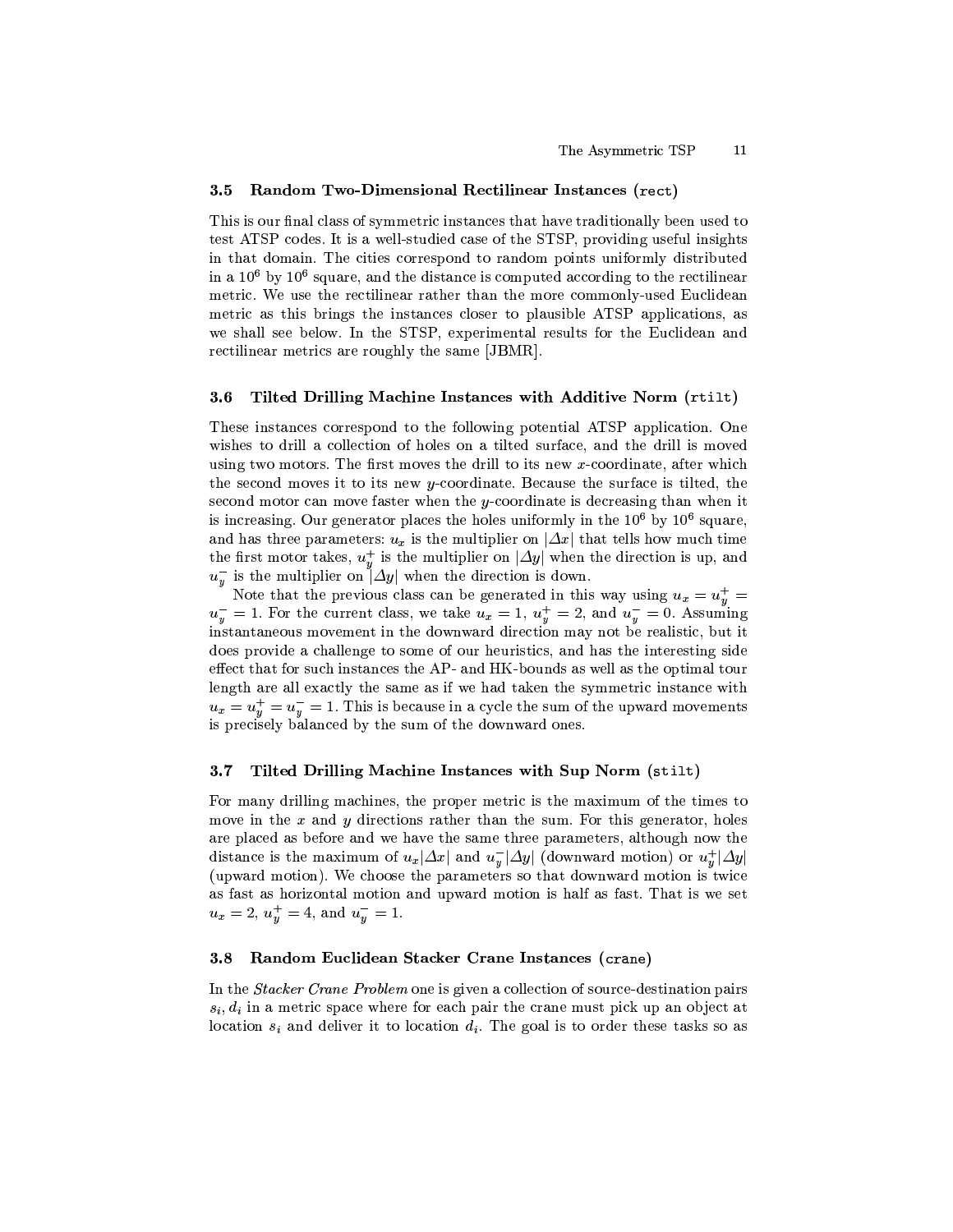to minimize the time spent by the crane going between tasks, i.e., moving from the destination of one pair to the source of the next one. This can be viewed as an ATSP in which city  $c_i$  corresponds to the pair  $s_i, d_i$  and the distance from  $c_i$  to  $c_j$  is the metric distance between  $d_i$  and  $s_j$ . (Technically, the goal may be to find a minimum cost Hamiltonian path rather than a cycle, but that is a minor issue.) Our generator has a single parameter  $u \geq 1$ , and constructs its source-destination pairs as follows.

First, we pick the source s uniformly from the  $10^6$  by  $10^6$  square. Then we pick two integers  $x$  and  $y$  uniformly and independently from the interval  $[-10^6/u, 10^6/u]$ . The destination is then the vector sum  $s + (x, y)$ . To preserve a sense of geometric locality, we want the typical destination to be closer to its source than are all but a bounded number of other sources. Thus, noting that for an N-city instance of this sort the expected number of sources in a  $10^6/\sqrt{N}$ by  $10^6/\sqrt{N}$  is 1, we generated our instances using u as approximately  $\sqrt{n}$ . In particular we took  $u = 10, 18, 32, 56$  for  $N = 100, 316, 1000, 3162$ . Preliminary experiments suggested that if we had simply fixed  $u$  at 10, the instances would have behaved more and more like random asymmetric ones as  $N$  got larger.

Note that these instances do not necessarily obey the triangle inequality (since the time for traveling from source to destination is not counted), although there are probably few large violations.

#### Disk Drive Instances (disk)  $3.9$

These instances attempt to capture some of the structure of the problem of scheduling the read head on a computer disk, although we ignore some technicalities, such as the fact that tracks get shorter as one gets closer to the center of the disk. This problem is similar to the stacker crane problem in that the files to be read have a start position and an end position in their tracks. Sources are generated as before, but now the destination has the same y-coordinate as the source. To determine the destination's  $x$ -coordinate, we generate a random integer  $x \in [0, 10^6/u]$  and add it to the x-coordinate of the source, but do so modulo  $10<sup>6</sup>$ , thus capturing the fact that tracks can wrap around the disk. The distance from a destination to the next source is computed based on the assumption that the disk is spinning in the x-direction at a given rate and that the time for moving in  $y$  direction is proportional to the distance traveled (a slightly unrealistic assumption given the need for acceleration and deceleration) at a significantly slower rate. To get to the next source we first move to the required  $y$ -coordinate and then wait for the spinning disk to deliver the x-coordinate to us. For our instances in this class, we set  $u = 10$  and assumed that y-direction motion was 10 times slower than x-direction motion. Full details are postponed to the final paper. Note that this is another class where the triangle inequality need not be strictly obeyed.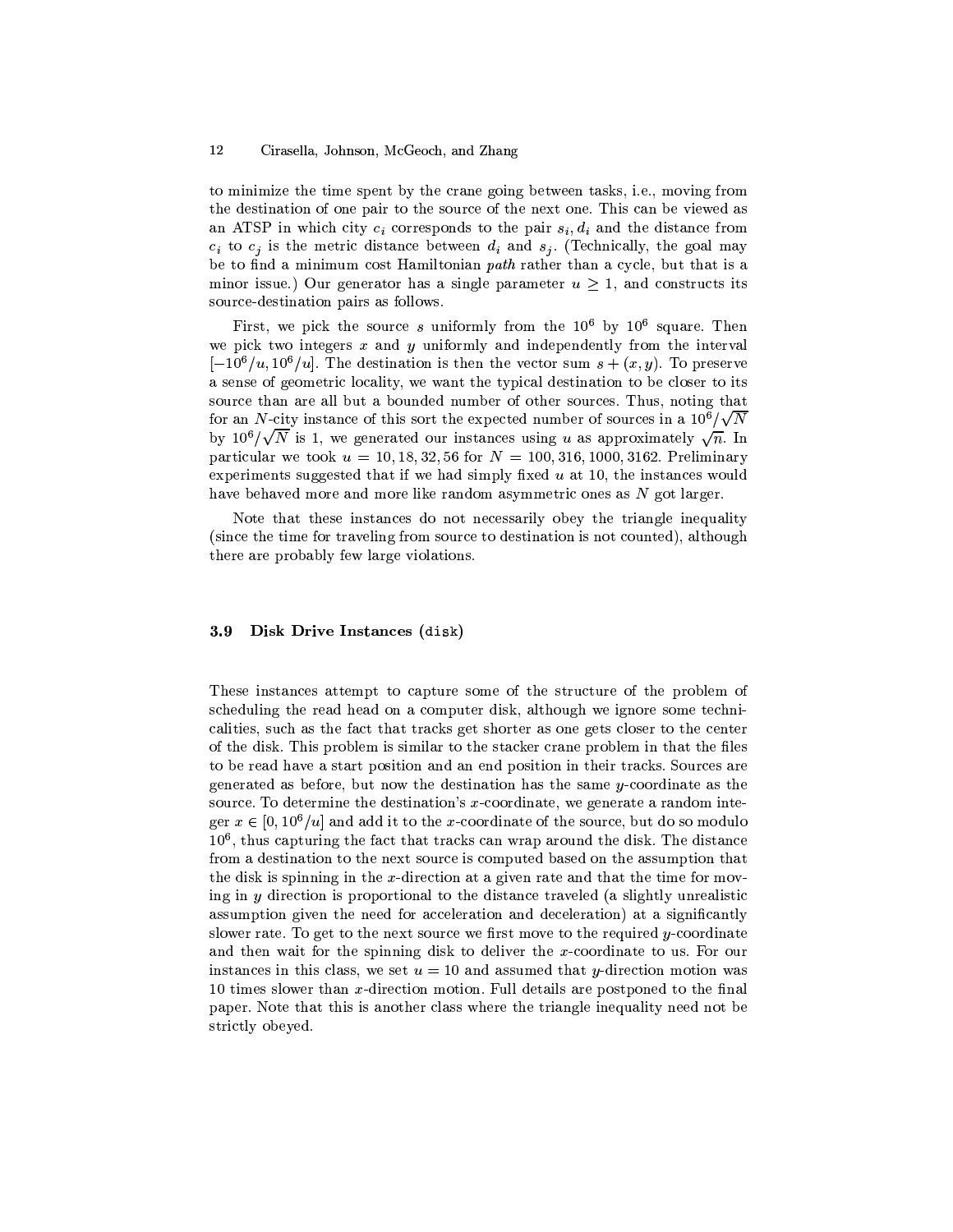#### $3.10$ Pay Phone Coin Collection Instances (coins)

These instances model the problem of collecting money from pay phones in a grid-like city. We assume that the city is a  $k$  by  $k$  grid of city blocks. The pay phones are uniformly distributed over the boundaries of the blocks. Although all the streets (except the loop surrounding the city) are two-way, the money collector can only collect money from pay phones on the side of the street she is currently driving on, and is not allowed to make "U-turns" either between or at corners. This problem becomes trivial if there are so many pay phones that most blocks have one on all four of their sides. Our class is thus generated by letting k grow with n, in particular as the nearest integer to  $10\sqrt{N}$ .

#### No-Wait Flowshop Instances (shop50) 3.11

The no-wait flowship was the application that inspired the local search algorithm of Kanellakis and Papadimitriou. In a k-processor no-wait flowshop, a job  $\bar{u}$ consists of a sequence of tasks  $(u_1, u_2, \ldots, u_k)$  that must be worked on by a fixed sequence of machines, with processing of  $u_{i+1}$  starting on machine  $i+1$  as soon as processing of  $u_i$  is complete on machine i. This models situations where for example we are processing heated materials that must not be allowed to cool down, or where there is no storage space to hold waiting jobs.

In our generator, the task lengths are independently chosen random integers between 0 and 1000, and the distance from job  $\bar{v}$  to job  $\bar{u}$  is the minimum possible amount be which the finish time for  $u_k$  can exceed that for  $v_k$  if  $\bar{u}$  is the next job to be started after  $\bar{v}$ . A version of this class with  $k=5$  processors was studied in [Zha93,Zha00], but for randomly generated instances with this few processors the AP bound essentially equals the optimal tour length, and even PATCH averaged less than 0.1% above optimal. To create a bit more of an algorithmic challenge in this study, we increased the number of processors to 50.

#### Approximate Shortest Common Superstring Instances (super)  $3.12$

A very different application of the ATSP is to the shortest common superstring problem, where the distance from string  $A$  to string  $B$  is the length of  $B$  minus the length of the longest prefix of  $B$  that is also a suffix of  $A$ . Unfortunately, although this special case of the ATSP is NP-hard, real-world instances tend to be easy [Gia] and we were unable to devise a generator that produced nontrivial instances. We thus have modeled what appears to be a harder problem, *approximate* shortest common superstring. By this we mean that we allow the corresponding prefixes and suffixes to only approximately match, but penalize the mismatches. In particular, the distance from string  $A$  to string  $B$  is the length of B minus  $\max\{i+2k:$  there is a prefix of B of length j that matches a suffix of A in all but k positions. Our generator uses this metric applied to random binary strings of length 20.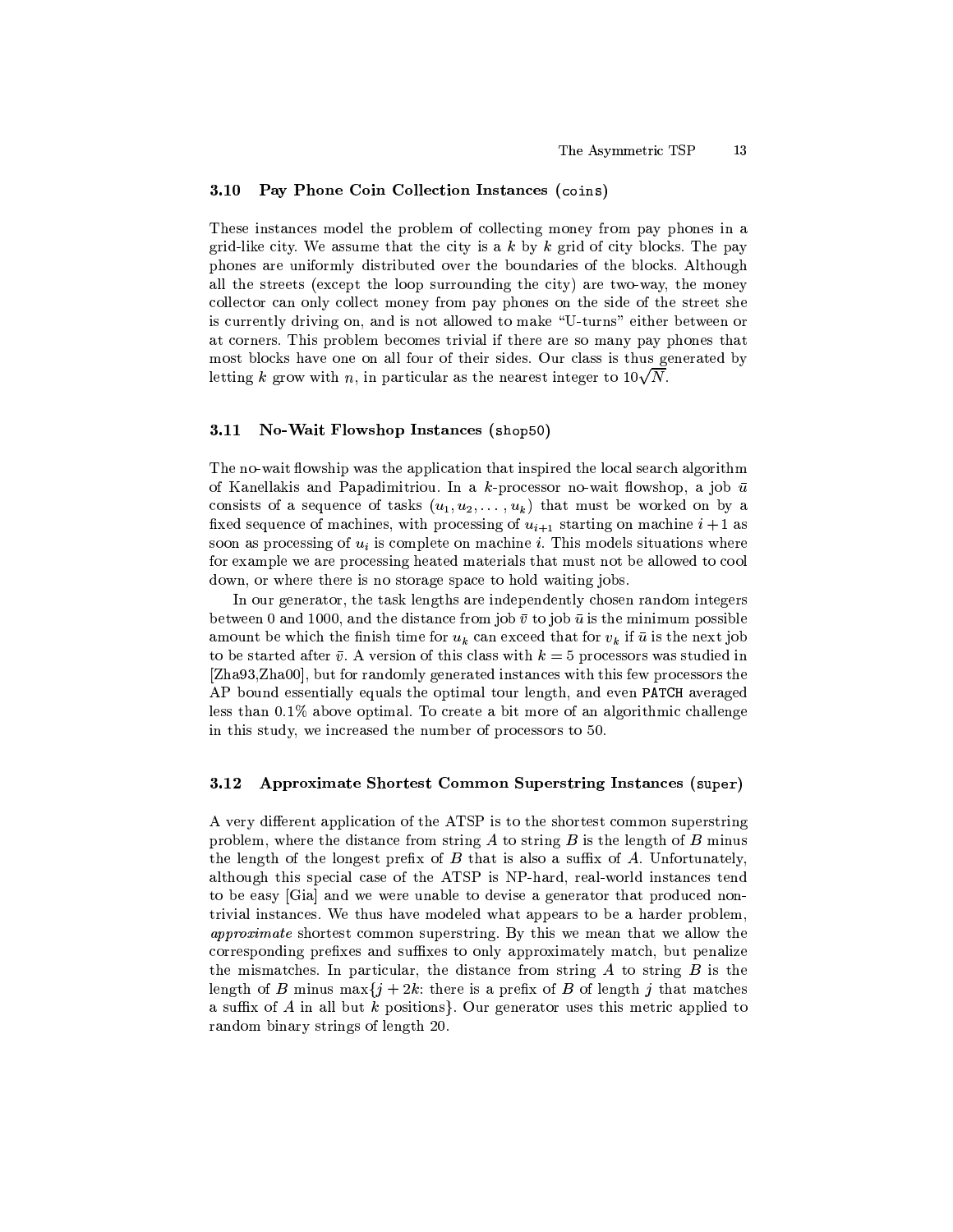#### Specific Instances: TSPLIB and Other Sources (realworld) 3.13

In addition to our randomly-generated instance classes, and as a sanity check for our results on those classes, we have also tested a variety of specific "realworld" instances from TSPLIB and other sources. Our collection includes the 27 ATSP instances currently in TSPLIB plus 20 new instances from additional applications. The full list is given in Table 14, but here is a summary of the sources and applications involved.

The TSPLIB instances are as follows: The four rbg instances come from a stacker crane application. The two ft instances arose in a problem of optimally sequencing tasks in the coloring plant of a resin production department, as describe in [FT92]. The 17 ftv instances, described in [FTV94,FT97], come from a pharmaceutical delivery problem in downtown Bologna, with instances ftv90 through f tv160 derived from f tv170 by deleting vertices as described in [FT97]. Instances ry48p and kro124p are symmetric Euclidean instances rendered asymmetric by slight random perturbations of their distance matrices as described in [FT92]. Instance p43 comes from a scheduling problem arising in chemical engineering. Instance br17 is from an unknown source.

Our additional instances come from five sources. big702 models an actual (albeit outdated) coin collection problem and was provided to us by Bill Cook. The three td instances came from a detailed generator constructed by Bruce Hillyer of Lucent for the problem of scheduling reads on a specific tape drive, based on actual timing measurements. The nine dc instances come from a table compression application and were supplied by Adam Buchsbaum of AT&T Labs. The two code instances came from a code optimization problem described in [YJKS97]. The five atex instances come from a robotic motion planning problem and were provided to us by Victor Manuel of the Carlos III University of Madrid.

#### **Results and Conclusions**  $\overline{\mathbf{4}}$

Our experiments were performed on what is today a relatively slow machine: a Silicon Graphics Power Challenge machine with 196 Mhz MIPS R10000 processors and 1 Megabyte 2nd level caches. This machine has 7.6 Gigabytes of main memory, shared by 31 of the above processors. Our algorithms are sequential, so the parallelism of the machine was exploited only for performing many individual experiments at the same time. For the randomized algorithms NN, RA+, KP4, i3opt, iKP4F, the results we report are averages over 5 or more runs for each instance (full details in the final report).

Tables 2 through 13 present average excesses over the HK bound and running times in user seconds for the algorithms we highlighted in Section 2 and the testbeds we generated using each of our 12 random instance generators. In each table, algorithms are ordered by their average tour quality for instances of size 1000. Our first conclusion is that for each of the classes, at least one of our algorithms can find a fairly good solution quickly. See Table 1, which for each of the classes lists the algorithm that gets the best results on 1000-city instances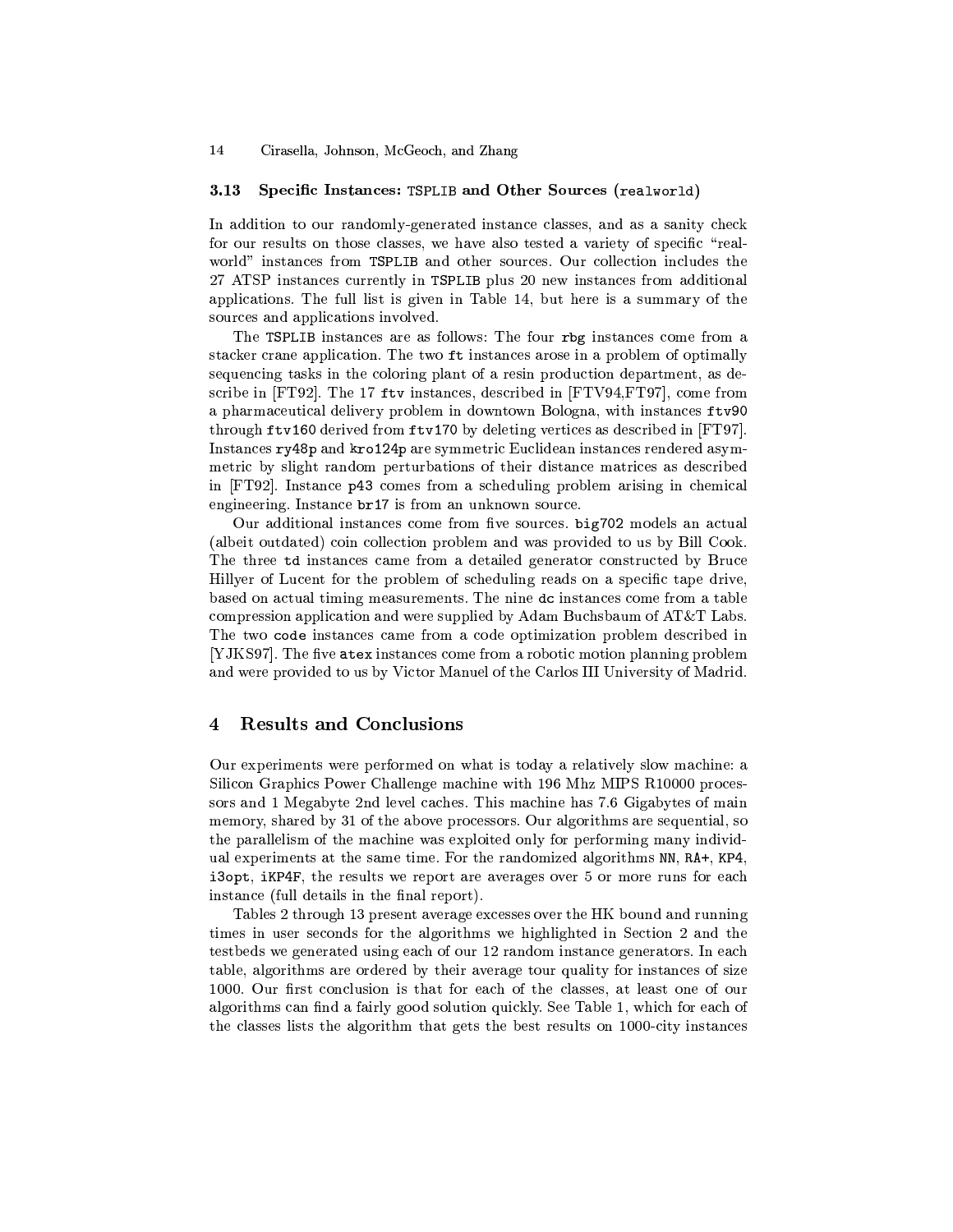in less than 80 user seconds. Note that in all cases, at least one algorithm is able to find tours within 9% of the HK bound within this time bound, and in all but three cases we can get within 2.7%. There is, however, a significant variety in the identity of the winning algorithm, with ZHANG1 the winner on five of the classes, iKP4F in four, i3opt in two, and KP4 in one. If time is no object, iKP4F wins out over the other local search approaches in all 12 classes. However, its running time grows to over 19,000 seconds in the case of the 1000-city rtilt and shop50 instances, and in the latter case it is still bested by ZHANG1.

| Class  |        |            |      | $\operatorname{Winner}  \%$ $\operatorname{Excess}  \operatorname{Seconds}   \!   \% \, \operatorname{HK-AP}  \operatorname{Symmetry}  \operatorname{Triangle} $ |        |       |
|--------|--------|------------|------|------------------------------------------------------------------------------------------------------------------------------------------------------------------|--------|-------|
| amat   | ZHANG1 | .04        | 19.8 | .05                                                                                                                                                              | 9355   | .163  |
| tmat   | ZHANG1 | $\cdot$ 00 | 6.4  | .03                                                                                                                                                              | .9794  | 1.000 |
| smat   | iKP4F  | 5.26       | 67.0 | 19.70                                                                                                                                                            | 1.0000 | .163  |
| tsmat  | i3opt  | 2.42       | 40.7 | 17.50                                                                                                                                                            | 1.0000 | 1.000 |
| rect   | iKP4F  | 2.20       | 43.5 | 17.16                                                                                                                                                            | 1.0000 | 1.000 |
| rtilt  | KP4    | 8.33       | 38.7 | 17.17                                                                                                                                                            | .8760  | 1.000 |
| stilt  | i3opt  | 4.32       | 75.3 | 14.60                                                                                                                                                            | .9175  | 1.000 |
| crane  | iKP4F  | 1.27       | 60.8 | 5.21                                                                                                                                                             | .9998  | .934  |
| disk   | ZHANG1 | .02        | 16.6 | -34                                                                                                                                                              | .9990  | .646  |
| coins  | iKP4F  | 2.66       | 43.7 | 14.00                                                                                                                                                            | .9999  | 1.000 |
| shop50 | ZHANG1 | 03         | 50.7 | .15                                                                                                                                                              | .8549  | 1.000 |
| super  | ZHANG1 | .21        | 52.9 | 1.17                                                                                                                                                             | 9782   | 1.000 |

Table 1. For the 1000-city instances of each class, the algorithm producing the best average tour among those that finish in less than 80 seconds, the average percent by which that tour exceeds the HK bound, and the average running times. In addition we list the average percentage shortfall of the AP bound from the HK bound, and the average symmetry and triangle inequality metrics as defined in the text below.

The table also includes three instance measurements computed in hopes of finding a parameter that correlates with algorithmic performance. The first is the percentage by which the AP bound falls short of the HK bound. The second is a measure of the asymmetry of the instance. For this we construct the "symmetrized" version I' of an instance I with distances  $d'(c_i, c_j) = d'(c_i, c_i)$  set to be the average of  $d(c_i, c_j)$  and  $d(c_j, c_i)$ . Our symmetry metric is the ratio of the standard deviation of  $d'(c_i, c_j)$ ,  $i \neq j$ , to the standard deviation for  $d(c_i, c_j)$ ,  $i \neq j$ . A value of 1 implies the original graph was symmetric. Our third measure attempts to quantify the extent by which the instance violates the triangle inequality. For each pair  $c_i, c_j$  of distinct cities we let  $d'(c_i, c_j)$  be the minimum of  $d(c_i, c_j)$  and  $\min\{d(c_i, c_k) + d(c_k, c_j) : 1 \leq k \leq N\}$ . Our measure is then the average, over all pairs  $c_i, c_j$ , of  $d'(c_i, c_j)/d(c_i, c_i)$ . A value of 1 implies that the instance obeys the triangle inequality.

Based on the table, there is a clear correlation between the presence of a small HK-AP gap and the superiority of ZHANG1, but no apparent correlations with the other two instance metrics. Note that when the HK-AP gap is close to zero and ZHANG1 is the winner, it does extremely well, never being worse than .21% above the HK bound. A plausible explanation is that when the AP bound is close to the HK bound it is also close to optimal, which means that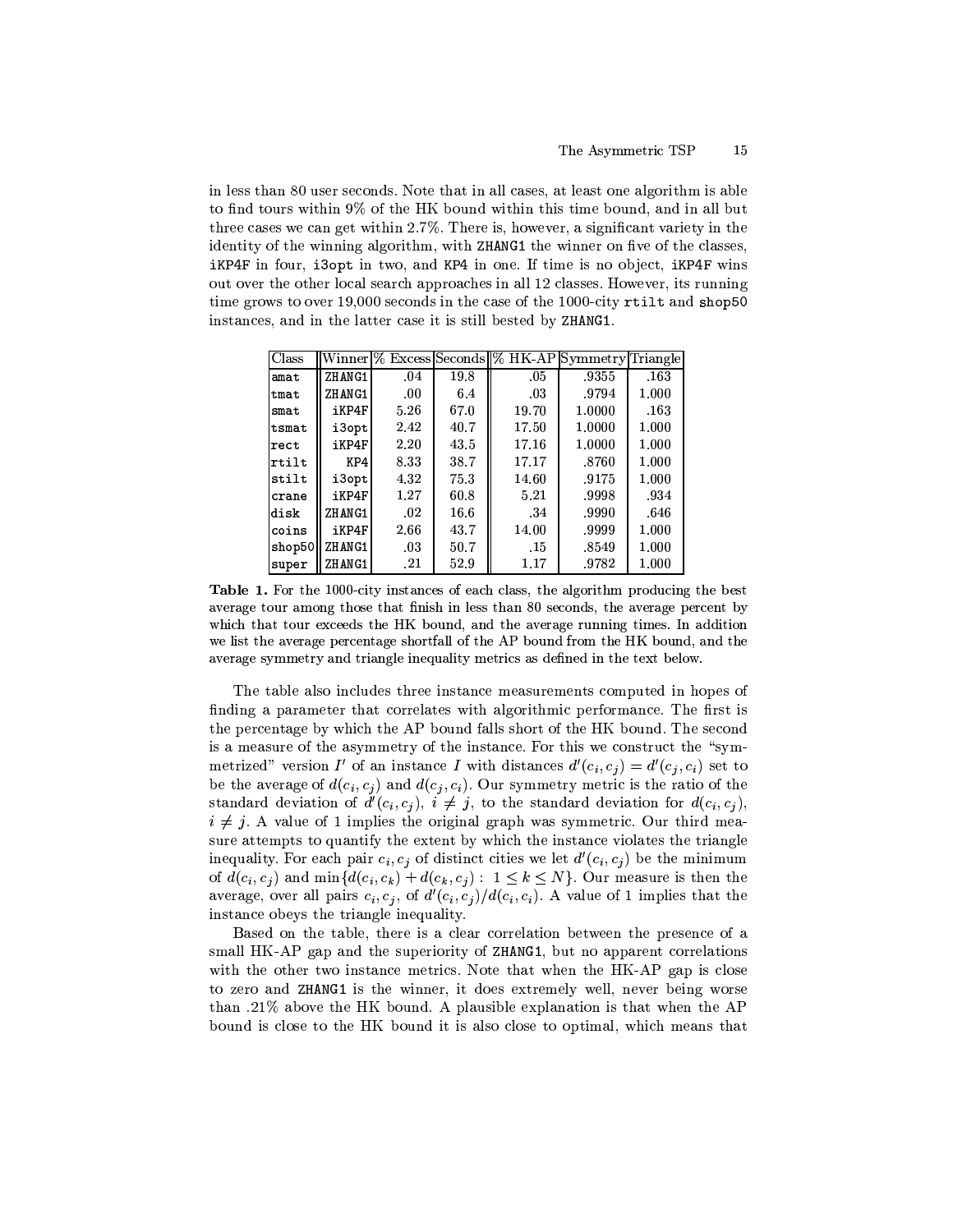an optimal tour is not much longer (and hence perhaps not very different) from a minimum cycle cover. Algorithms such as ZHANG1 (and RA+ and PATCH) that start by computing a minimum cycle cover are thus likely to perform well, and ZHANG1, by doing a partial branch-and-bound search for a tour, is most likely to do best. Conversely, when the HK-AP gap is large, ZHANG1 is at a disadvantage, for example producing tours that are more than  $11\%$  above the HK bound for classes rect, rtilt, stilt, and coins. (See Tables 6, 7, 8, and 11.)

Here are some more tentative conclusions based on the results reported in Tables 2 through 13 and additional experiments we have performed.

- 1. Simple ATSP tour construction heuristics such as Nearest Neighbor (NN) and Greedy (GR) can perform aby smally, with NN producing tours for some classes that are over 300% above the HK-bound. (GR can be even worse, although PATCH is only really bad for symmetric random distance matrices.)
- 2. Reasonably good performance can be consistently obtained from algorithms in both local search and cycle-patching classes: KP4 averages less than  $15.5\%$ above HK for each instances size of all twelve of our instance classes and ZHANG1 averages less than 13% above HK for each. Running times for both are manageable when  $N \leq 1000$ , with the averages for all the 1000-city instance classes being 8 minutes or less for both algorithms.
- 3. Running time (for all algorithms) can vary widely depending on instance class. For 3162 cities, the average time for ZHANG1 ranges from 71 to roughly 22,500 seconds. For KP4 the range is a bit less extreme: from 43 to 2358.
- 4. For the instance classes yielding the longer running times, the growth rate tends to be substantially more explosive for the Zhang variants than for the local search variants, suggesting that the latter will tend to be more usable as instance size increases significantly beyond 3162 cities. As an illustration, see Figures 1 and 2 which chart the change in solution quality and running time as  $N$  increases for four of our instance classes. Running times are normalized by dividing through by  $N^2$ , the actual size of the instance and hence a lower bound on the asymptotic growth rate. Although these charts use the same sort of dotted line to represent both local search algorithms KP4 and iKP4F, this should be easy to disambiguate since the former always produces worse tours in less time. Similarly, the same sort of solid line is used to represent both AP-based algorithms PATCH and ZHANG1, with the former always producing worse tours more quickly. By using just two types of lines, we can more clearly distinguish between the two general types of algorithm. Figure 1 covers classes amat and super, both with small HK-AP gaps, although for the latter the gap may be growing slightly with  $N$  as opposed to declining toward 0 as it appears to do for classes amat, tmat, disk, and shop50. The tour quality chart for a mat is typical of these four, with both PATCH and ZHANG1 getting better as  $N$  increases, and both KP4 and  $i$ KP4F getting worse. The difference for class super is that PATCH now gets worse as N increases, and ZHANG1 does not improve. As to running times (shown in the lower two charts of the figure), KP4 seems to be running in roughly quadratic time (its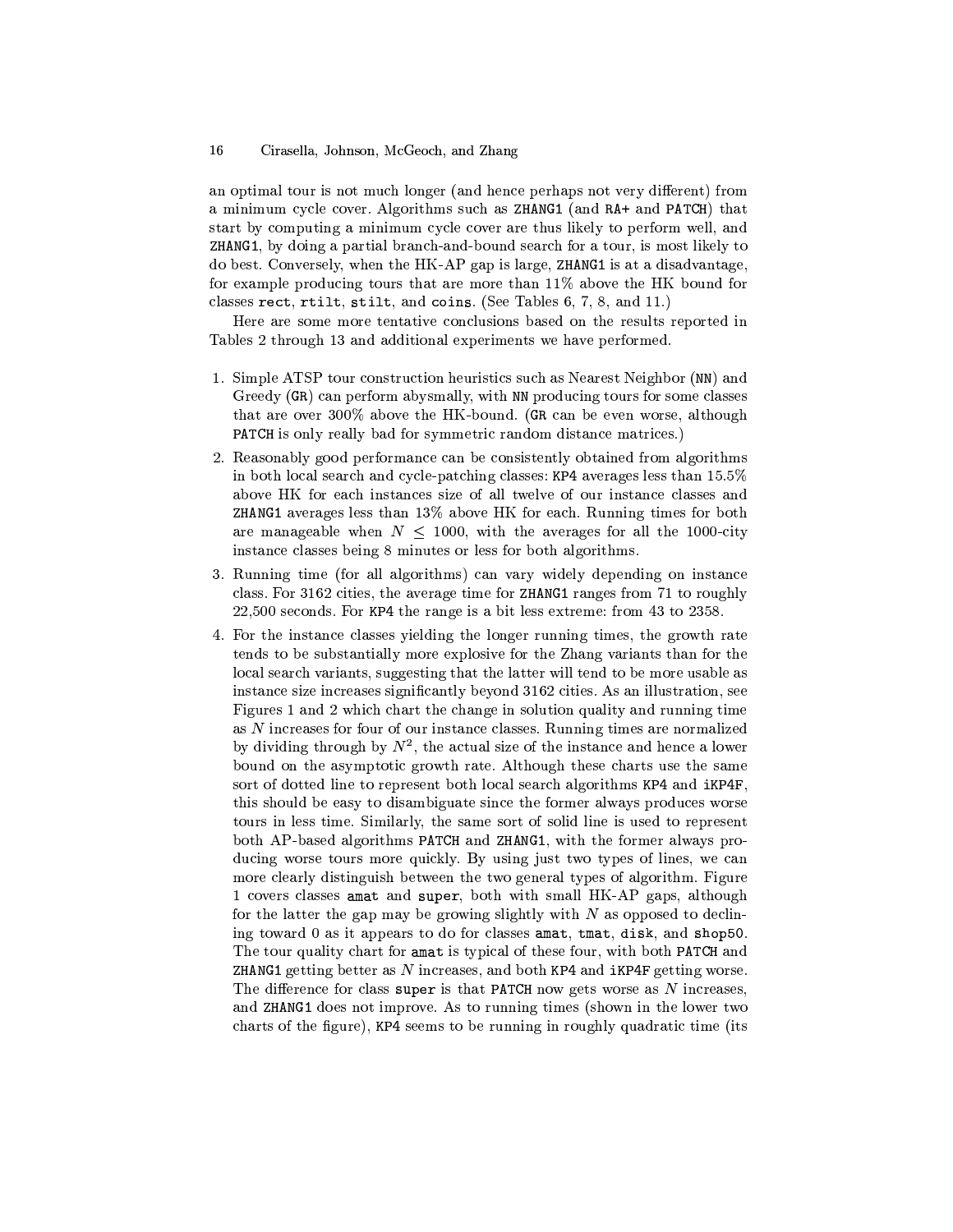normalized curve is flat), whereas iKP4F is not only slower but seems to have a slightly higher running time growth rate. ZHANG1 has the fastest growth rate, substantially worse than quadratic, and on the super class has already crossed over with iKP4F by 1000 cities. Figure 2 covers two classes where the HK-AP gap is substantial, and we can see marked differences from the previous classes.

- 5. As might be expected, the Repeated Assignment Algorithm (RA+) performs extremely poorly when the triangle inequality is substantially violated. It does relatively poorly for instances with large HK-AP gaps. And it always loses to the straightforward PATCH algorithm, even though the latter provides no theoretical guarantee of quality.
- 6. Although the Kanellakis-Papadimitriou algorithm was motivated by the nowait flowshop application, both it and its iterated variants are outperformed on these by all the AP-based algorithms, including RA+.
- 7. For all instances classes, optimal solutions are relatively easy to obtain for 100-city instances, the maximum average time being less than 30 minutes per instance (less than 6 minutes for all but one class). For 7 of the 12 classes we were able to compute optimal solutions for all our test instances with 1000 cities or less, never using more than 5 hours for any one instance. For all classes the time for optimization was an order of magnitude worse than the time for ZHANG1, but for three classes (tmat, disk, and shop50) it was actually faster than that for iKP4F.
- 8. The currently available ATSP heuristics are still not as powerful in the ATSP context as are the best STSP heuristics in the STSP context. The above times are far in excess of those needed for similar performance levels on standard instance classes for the STSP. Moreover, for symmetric instances, our ATSP codes are easily bested by ones specialized to the STSP (both in the case of approximation and of optimization).
- 9. It is difficult to reproduce sophisticated algorithm implementations exactly, even if one is only interested in solution quality, not running time. Although our two implementations of ZHANG1 differ only in their tie-breaking rules and one rarely-invoked halting rule, the quality of the tours they produce can differ significantly on individual instances, and for some instance classes one or the other appears to dominate its counterpart consistently. Fortunately, we can in essence be said to have "reproduced" the original results in that the two implementation do produce roughly the same quality of tours overall.
- 10. The task of devising random instance generators that produce nontrivial instances (ones for which none of the heuristics consistently finds the optimal solution) is a challenge, even when one builds in structure from applications. One reason is that without carefully constraining the randomization, it can lead you to instances where the AP bound quickly approaches the optimal tour length. A second reason, as confirmed by some of our real-world instances, is that many applications do give rise to such easy instances.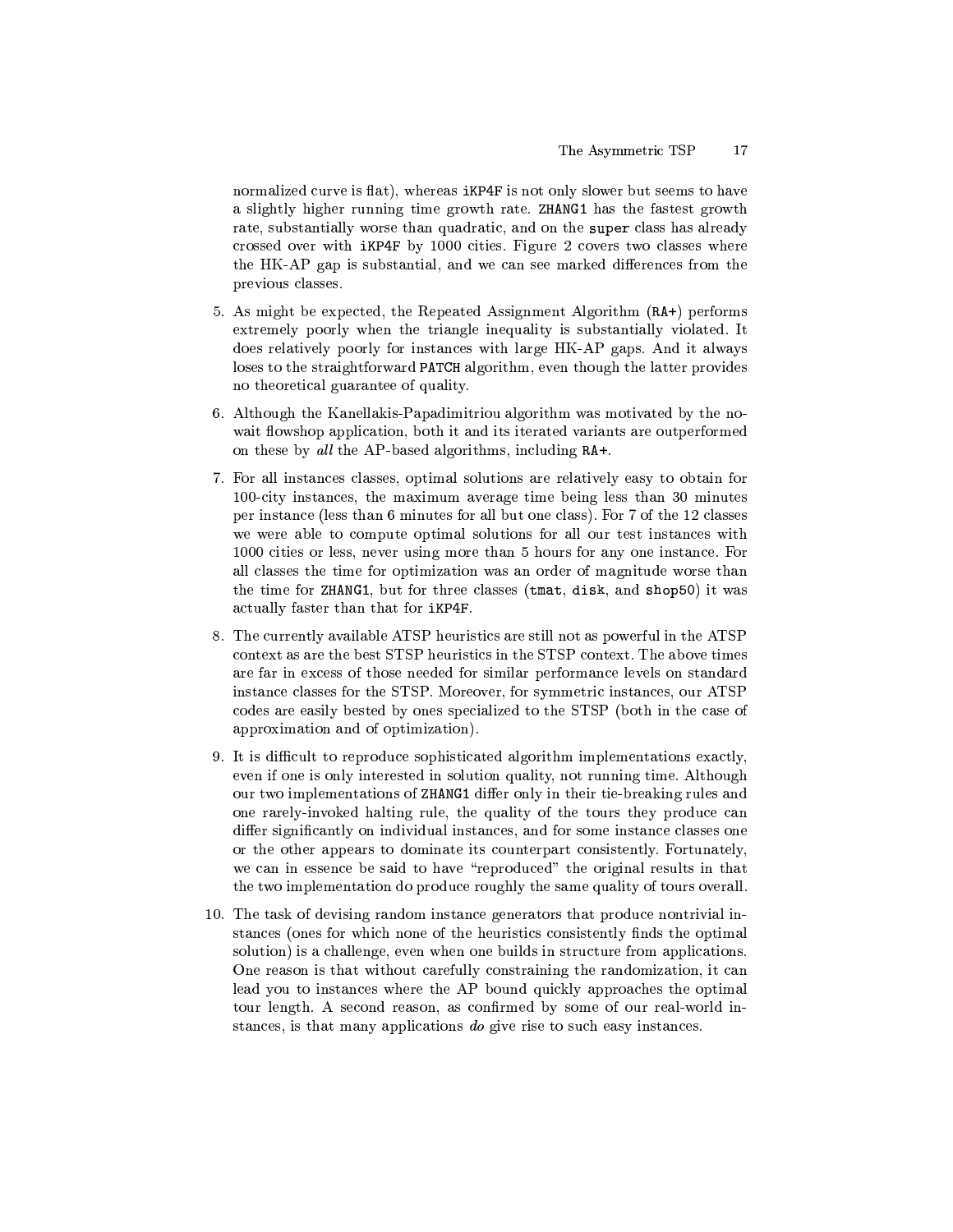

 $18\,$ Cirasella, Johnson, McGeoch, and Zhang

Fig. 1. Tour quality and running time as a function of the number of cities for classes amat and super and algorithms KP4, iKP4F, PATCH, and ZHANG1. The same type lines are used for the local search algorithms KP4 and iKP4F and for the AP-based algorithms PATCH and ZHANG1, but the correspondence between line and algorithm should be clear: Algorithm iKP4F is always better and slower than KP4, and algorithm ZHANG1 is always better and slower than PATCH.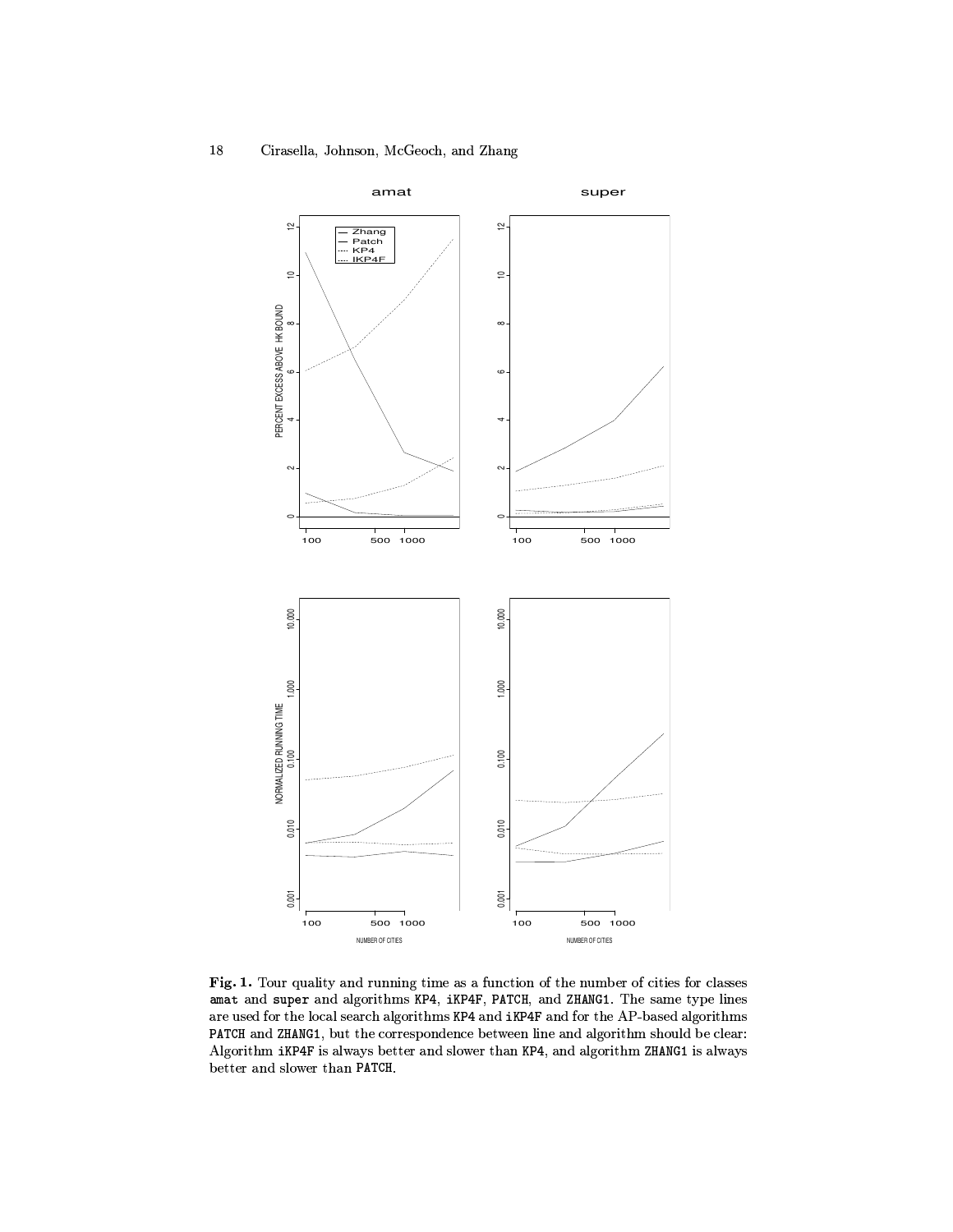

Fig. 2. Tour quality and running time as a function of the number of cities for classes rtilt and coins and algorithms KP4, iKP4F, PATCH, and ZHANG1. For these classes the HK-AP gap exceeds  $10\%$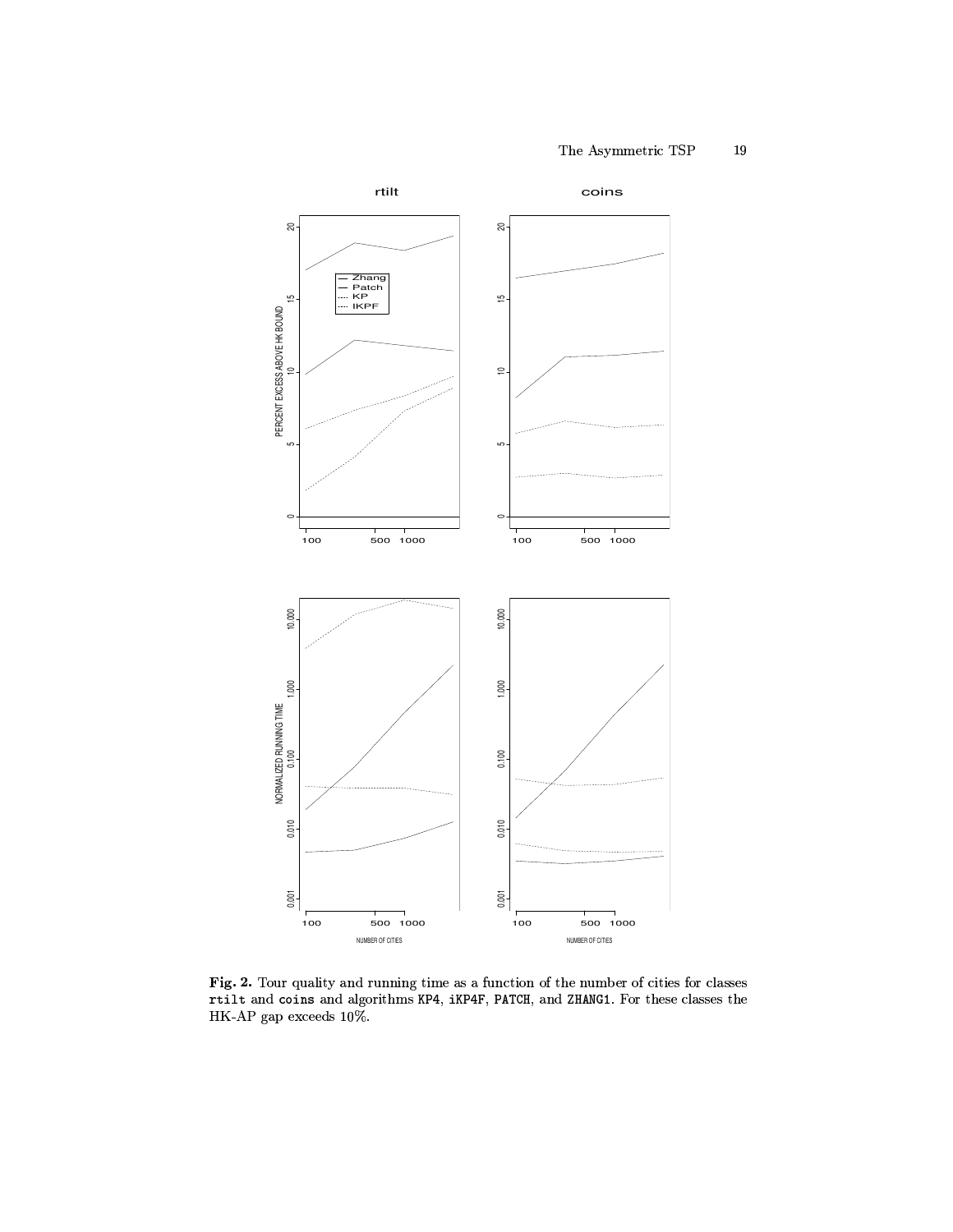Table 14 presents results for our realworld testbed. For space reasons we restrict ourselves to reporting the three instance parameters and the results for ZHANG1 and for iKP4F, our local search algorithm that produces the best tours. Here we report the excess over the optimal tour length rather than over the HK bound, as we were able to determine the optimal tour length for all 47 instances. (In some cases this took less time than it took to run iKP4F, although dc895 took almost 20 hours and atex8 required special handling from David Applegate of the Concorde team, as well as much more time.) Instances are grouped by class, within classes they are ordered by number of cities, and the classes are ordered roughly in order of increasing HK-AP gap.

A first observation is that, true to form, ZHANG1 does very well when the HK-AP gap is close to zero, as is the case for the rbg stacker crane instances, the td tape drive instances, and the dc table compression instances. Surprisingly, it also does well on many instances with large HK-AP gaps, even ones with gaps larger than  $97\%$ . Indeed, on only two instances is it worse than  $3.5\%$  above optimal, with its worst performance being roughly 11% above optimal for ft53. Note that ZHANG1 beats iKP4F more often than it loses, winning on 25 of the 47 instances and tying on an additional 5 (although many of its wins are by small amounts). If one is willing to spend as much as two hours on any given instance, however, then iKP4F is a somewhat more robust alternative. It stays within 3.02% of optimal for all 47 instances and within  $1\%$  for all but four.

#### $\overline{5}$ **Future Work**

This is a preliminary report on an ongoing study. Some of the directions we are continuing to explore are the following.

- 1. Running Time. In order to get a more robust view of running time growth for the various algorithms, we are in the process of repeating our experiments on a variety of machines. We also intend to compute detailed counts of some of the key operations involved in the algorithms, in hopes of spotting correlations between these and running times.
- 2. Variants on Zhang's Algorithm and on Kanellakis-Papadimitriou. As mentioned in Section 2, there are several variants on Zhang's algorithm not covered in this report, and we want to study these in more detail in hopes of determining how the various algorithmic choices affect the tradeoffs between tour quality and running time. A preliminary result along this line is that ZHANG2, which patches all viable children, typically does marginally better than ZHANG1, although at a cost of doubling or tripling the overall running time. Similar issues arise with our local search algorithms, where we want to learn more about the impact of the 4-Opt moves in the Kanellakis-Papadimitriou algorithm, and the differences in behavior between our two versions of sequential search.
- 3. Other Patching Algorithms. We intend to more completely characterize the advantages of Zhang's algorithm versus the best of the simpler patching algorithms by performing more head-to-head comparisons.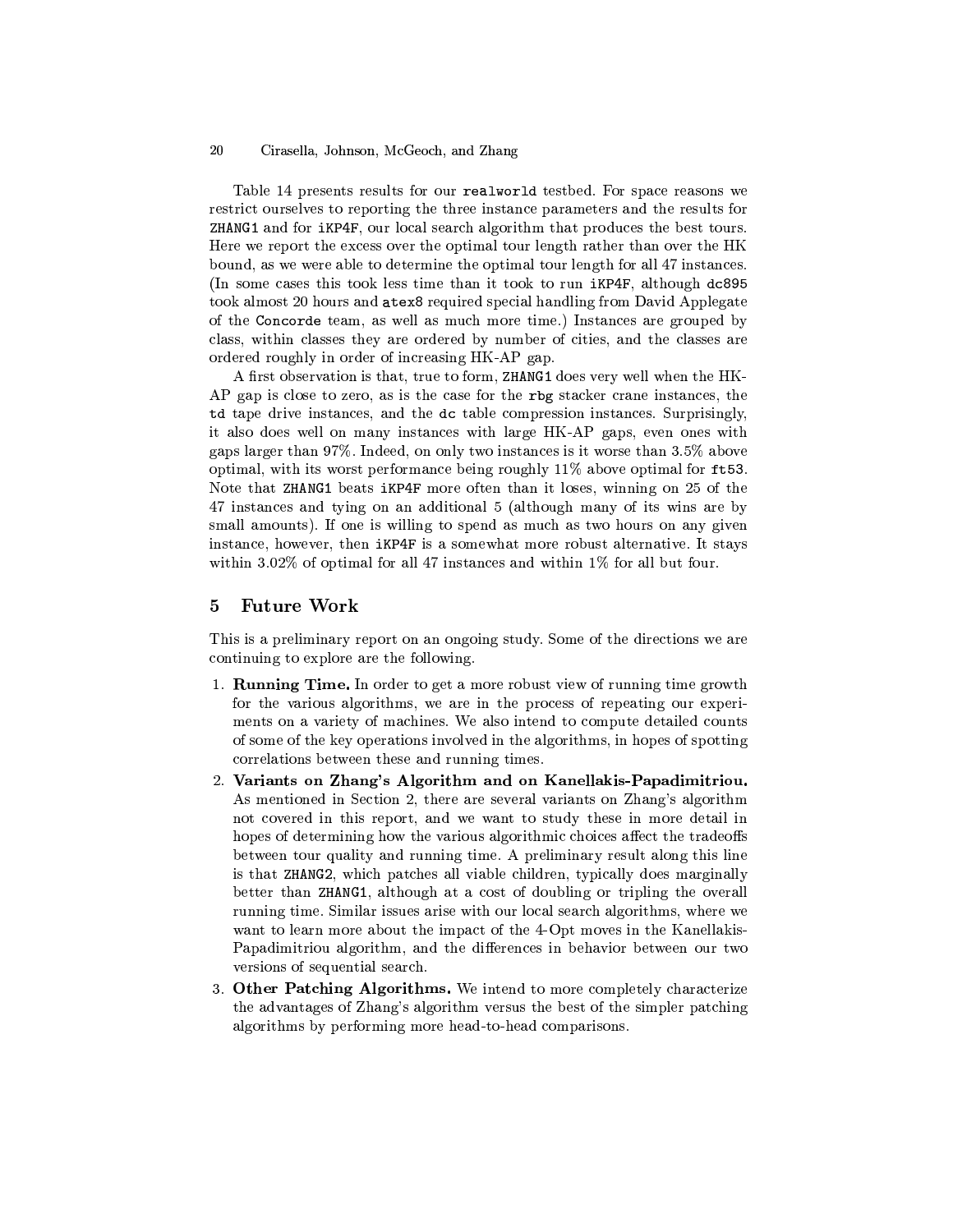- 4. Starting Tours for Local Search. This is an important issue. We chose to use Nearest Neighbor starting tours as they provided the most robust results across all classes. However, for several classes we could have obtained much better results for KP4 and iKP4F had we used Greedy or PATCH starts. and for those classes where ZHANG1 is best but still leaves some room for improvement, it is natural to consider using ZHANG1 as our starting heuristic. Preliminary results tell us that there is no universal best starting algorithm, and moreover that the ranking of heuristics as to the quality of their tours is for many instance classes quite different from their ranking as to the quality of the tours produced from them by local optimization.
- 5. More, and More Portable, Generators. Our current instance generators use a random number generator that does not produce the same results on all machines. For the final paper we plan to rerun our experiments on new test suites created using a truly portable random number generator. This will help confirm the independence of our conclusions from the random number generator used and will also provide us with a testbed that can be distributed to others by simply providing the generators, seeds, and other input parameters. We also hope to add more instance classes and grow our realworld test set.

# References

- [ABCC98] D. Applegate, R. Bixby, V. Chvatal, and W. Cook. On the solution of traveling salesman problems. Doc. Mathematica J. der Deutschen Mathematiker-Vereinigung, ICM III:645-656, 1998. The Concorde code is available from the website http://www.keck.caam.rice.edu/concorde.html.
- $[ACR]$ D. Applegate, W. Cook, and A. Rohe. Chained Lin-Kernighan for large traveling salesman problems. To appear. A postscript draft is currently available from the website  ${\tt http://www.caam.rice.edu/~bico/}.$
- $[CDT95]$ G. Carpaneto, M. Dell'Amico, and P. Toth. Exact solution of large-scale, asymmetric traveling salesman problems. ACM Trans. Mathematical Software,  $21(4):394-409, 1995.$
- G. Carpaneto and P. Toth. Some new branching and bounding criteria for  $[CT80]$ the asymmetric traveling salesman problem. Management Science, 26:736-743, 1980.
- [FGM82] A. M. Frieze, G. Galbiati, and F. Maffioli. On the worst-case performance of some algorithms for the asymmetric traveling salesman problem. Networks, 12:23-39, 1982.
- $[FT92]$ M. Fischetti and P. Toth. An additive bounding procedure for the asymmetric travelling salesman problem. Math. Programming A, 53:173-197, 1992.
- $[FT97]$ M. Fischetti and P. Toth. A polyhedral approach to the asymmetric traveling salesman problem. Management Sci., 43:1520-1536, 1997.
- $[FTV94]$ M. Fischetti, P. Toth, and D. Vigo. A branch and bound algorithm for the capacitated vehicle routing problem on directed graphs. Operations Res., 42:846-859, 1994.
- $[GGYZ]$ F. Glover, G. Gutin, A. Yeo, and A. Zverovich. Construction heuristics for the asymmetric TSP. European J. Operations Research. to appear.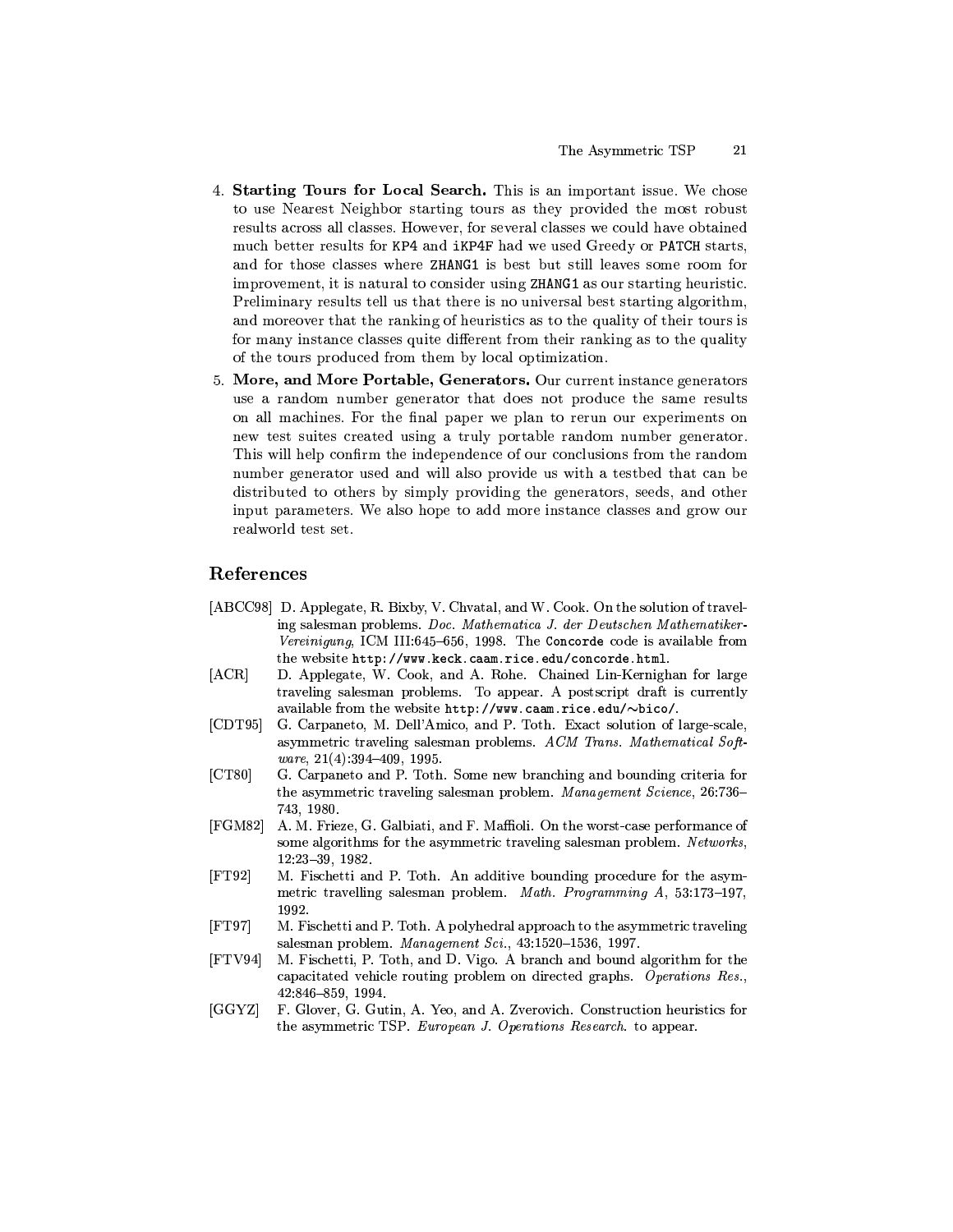- 22 Cirasella, Johnson, McGeoch, and Zhang
- $[G_1]$ R. Giancarlo. Personal communication, September 2000.
- F. Glover. Finding a best traveling salesman 4-opt move in the same time  $[Glo96]$ as a best 2-opt move. *J. Heuristics*,  $2(2):169-179$ , 1996.
- $[GZ]$ G. Gutin and A. Zverovich. Evaluation of the contract-or-patch heuristic for the asymmetric TSP. Manuscript. 2000.
- M. Held and R. M. Karp. The traveling salesman problem and minimum  $[HK70]$ spanning trees. Operations Res., 18:1138-1162, 1970.
- $[HK71]$ M. Held and R. M. Karp. The traveling salesman problem and minimum spanning trees: Part II. *Math. Prog.*,  $1.6-25$ , 1971.
- $[JBMR]$ D. S. Johnson, J. L. Bentley, L. A. McGeoch, and E. E. Rothberg. Near-Optimal Solutions to Very Large Traveling Salesman Problems. Monograph, to appear.
- $[JM97]$ D. S. Johnson and L. A. McGeoch. The traveling salesman problem: A case study in local optimization. In E. H. L. Aarts and J. K. Lenstra, editors. Local Search in Combinatorial Optimization, pages 215–310. John Wiley and Sons, Ltd., Chichester, 1997.
- $[JMR96]$ D. S. Johnson, L. A. McGeoch, and E. E. Rothberg. Asymptotic experimental analysis for the Held-Karp traveling salesman bound. In Proc. 7th Ann. ACM-SIAM Symp. on Discrete Algorithms, pages 341-350. Society for Industrial and Applied Mathematics, Philadelphia, 1996.
- $[Kar79]$ R. M. Karp. A patching algorithm for the nonsymmetric traveling-salesman problem.  $SIAM$  J. Comput., 8(4):561-573, 1979.
- $[Knu81]$ D. E. Knuth. The Art of Computer Programming, Volume 2: Seminumerical Algorithms (2nd Edition). Addison-Wesley, Reading, MA, 1981. See pages  $171 - 172.$
- $[KP80]$ P. C. Kanellakis and C. H. Papadimitriou. Local search for the asymmetric traveling salesman problem. Oper. Res.,  $28(5):1066-1099$ , 1980.
- $[KS85]$ R. M. Karp and J. M. Steele. Probabilistic analysis of heuristics. In E. L. Lawler, J. K. Lenstra, A. H. G. Rinnooy Kan, and D. B Shmoys, editors, The Traveling Salesman Problem, pages 181-205. John Wiley and Sons, Chichester, 1985.
- S. Lin and B. W. Kernighan. An effective heuristic algorithm for the trav- $[LK73]$ eling salesman problem. Operations Res., 21:498-516, 1973.
- O. Martin, S. W. Otto, and E. W. Felten. Large-step Markov chains for the  $[MOF92]$ TSP incorporating local search heuristics. Operations Res. Lett., 11:219-224, 1992
- $[MP96]$ D. L. Miller and J. F. Pekny. Exact solution of large asymmetric traveling salesman problems. Science, 251:754-761, 15 September 1996.
- G. Reinelt. TSPLIB - A traveling salesman problem library.  $[Rei91]$ ORSA J. Comput., 3(4):376-384, 1991. The TSPLIB website is http://www.iwr.uni-heidelberg.de/iwr/comopt/software/TSPLIB95/.
- $[Rei94]$ G. Reinelt. The Traveling Salesman: Computational Solutions of TSP Applications. LNCS 840. Springer-Verlag, Berlin, 1994.
- $[Rep94]$ B. W. Repetto. Upper and Lower Bounding Procedures for the Asymmetric Traveling Salesman Problem. PhD thesis, Graduate School of Industrial Administration, Carnegie-Mellon University, 1994.
- $[SB96]$ N. Simonetti and E. Balas. Implementation of a linear time algorithm for certain generalized traveling salesman problems. In Integer Programming and Combinatorial Optimization: Proc. 5th Int. IPCO Conference, LNCS 840, pages 316-329, Berlin, 1996. Springer-Verlag.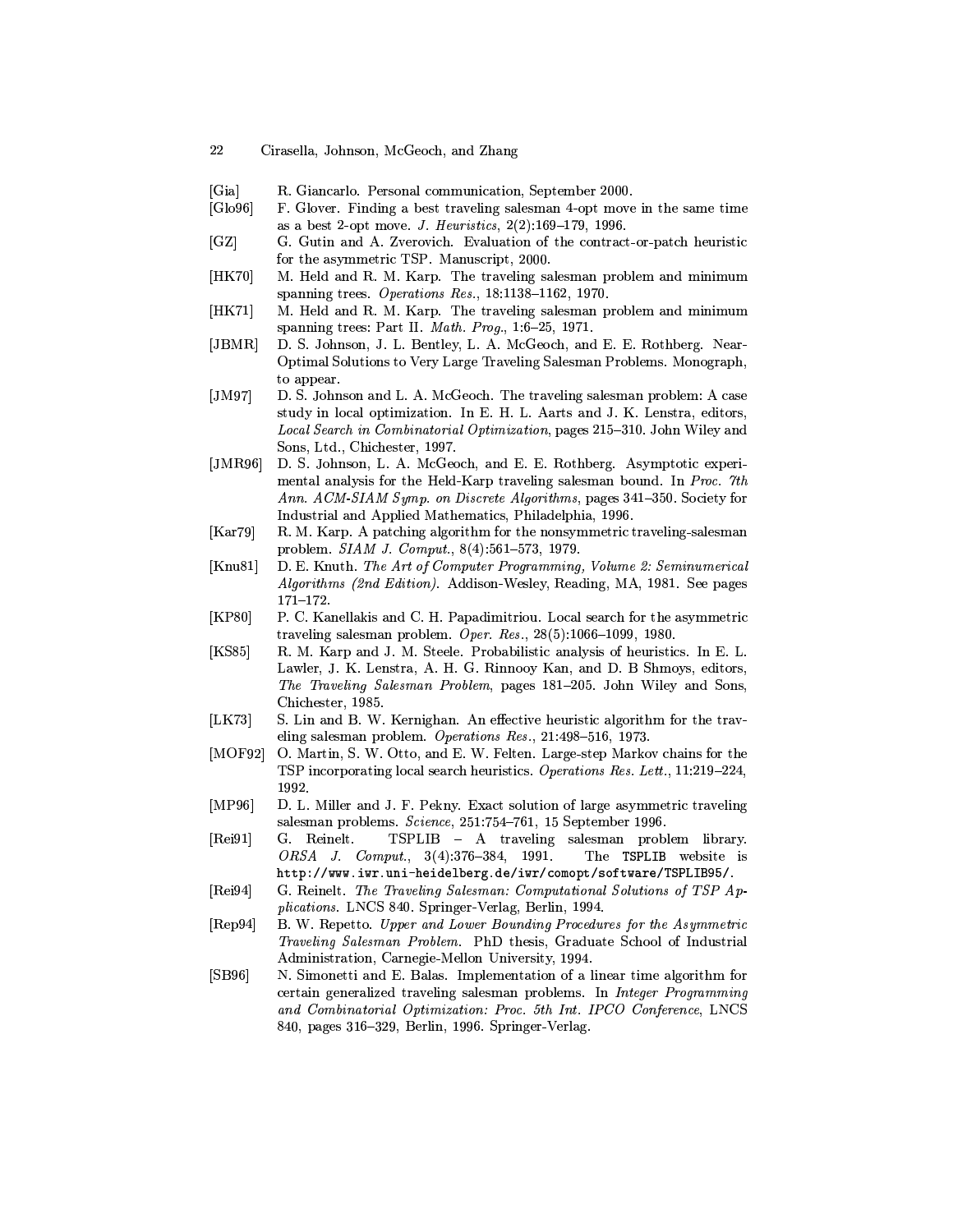- $[Wi192]$ D. Williamson. Analysis of the Held-Karp lower bound for the asymmetric TSP. Operations Res. Lett., 12:83-88, 1992.
- [YJKS97] C. Young, D. S. Johnson, D. R. Karger, and M. D. Smith. Near-optimal intraprocedural branch alignment. In Proceedings 1997 Symp. on Programming Languages, Design, and Implementation, pages 183-193. ACM, 1997.
- $[Zha93]$ W. Zhang. Truncated branch-and-bound: A case study on the asymmetric TSP. In Proc. of AAAI 1993 Spring Symposium on AI and NP-Hard Problems, pages 160-166, Stanford, CA, 1993.
- $[Zha00]$ W. Zhang. Depth-first branch-and-bound versus local search: A case study. In Proc. 17th National Conf. on Artificial Intelligence (AAAI-2000), pages 930-935, Austin, TX, 2000.

|           |         |         | Percent above HK |                          |       | Time in Seconds |        |      |
|-----------|---------|---------|------------------|--------------------------|-------|-----------------|--------|------|
| Alg       | 100     | 316     | 1000             | 3162                     | 100   | 316             | 1000   | 3162 |
| <b>NN</b> | 195 23  | 253.97  | 318.79           | 384.90                   | .05   | -46             | 4.8    | 50   |
| $RA+$     | 86.60   | 100.61  | 110.38           | 134.14                   | .10   | 1.25            | 26.3   | 621  |
| i30PT     | 5.10    | 13.27   | 27.12            | 45.53                    | .75   | 4.67            | 36.9   | 273  |
| KP4       | 5.82    | 6.95    | 8.99             | 11.51                    | .06   | .65             | 6.0    | 63   |
| PATCH     | 10.95   | 6.50    | 2.66             | 1.88                     | .04   | .40             | 4.8    | 42   |
| iKP4F     | -56     | .74     | 1.29             | 2.43                     | .51   | 5.75            | 76.7   | 1146 |
| ZHANG1    | .97     | .16     | .04              | .04                      | .06   | .84             | 19.8   | 694  |
| OPT       | -29     | .08     | $.02\,$          | $\overline{\phantom{0}}$ | 24.73 | 194.58          | 1013.6 |      |
| HK        | .00.    | .00.    | .00.             | .00.                     | 1.05  | 7.80            | 95.0   | 1650 |
| MAICH     | $-0.65$ | $-0.29$ | $-0.04$          | $-0.04$                  | .04   | .40             | 4.6    | 40   |

Table 2. Results for class amat: Random asymmetric instances.

|           |         | Percent above HK |            |                          |      | Time in Seconds |       |      |
|-----------|---------|------------------|------------|--------------------------|------|-----------------|-------|------|
| Alg       | 100     | 316              | 1000       | 3162                     | 100  | 316             | 1000  | 3162 |
| <b>NN</b> | 38.20   | 37.10            | 37.55      | 36.66                    | 05   | -44             | 4.4   | 46   |
| KP4       | 1.41    | 2.23             | 3.09       | 4.03                     | .17  | 1.16            | 10.9  | 115  |
| i30PT     | -30     | .85              | 1.63       | 2.25                     | 1.53 | 7.08            | 40.1  | 231  |
| $RA+$     | 4.88    | 3.10             | 1.55       | .46                      | .09  | 1.13            | 20.2  | 653  |
| iKP4F     | .09     | .14              | .41        | .65                      | 8.87 | 56.17           | 489.4 | 4538 |
| PATCH     | .84     | -64              | .17        | $\cdot$ 00               | .04  | -39             | 4.7   | 68   |
| ZHANG1    | .06     | .01              | .00        | $\cdot$ 00               | 05   | .49             | 6.4   | 71   |
| IOP T     | 03      | .00              | $\cdot$ 00 | $\overline{\phantom{m}}$ | 6.16 | 20.29           | 91.9  |      |
| HK        | .00.    | .00.             | .00.       | .00                      | 1.15 | 8.03            | 113.3 | 2271 |
| MATCH     | $-0.34$ | $-0.16$          | $-0.03$    | .00.                     | .04  | -39             | 4.6   | 62   |

Table 3. Results for class tmat: amat instances closed under the shortest paths.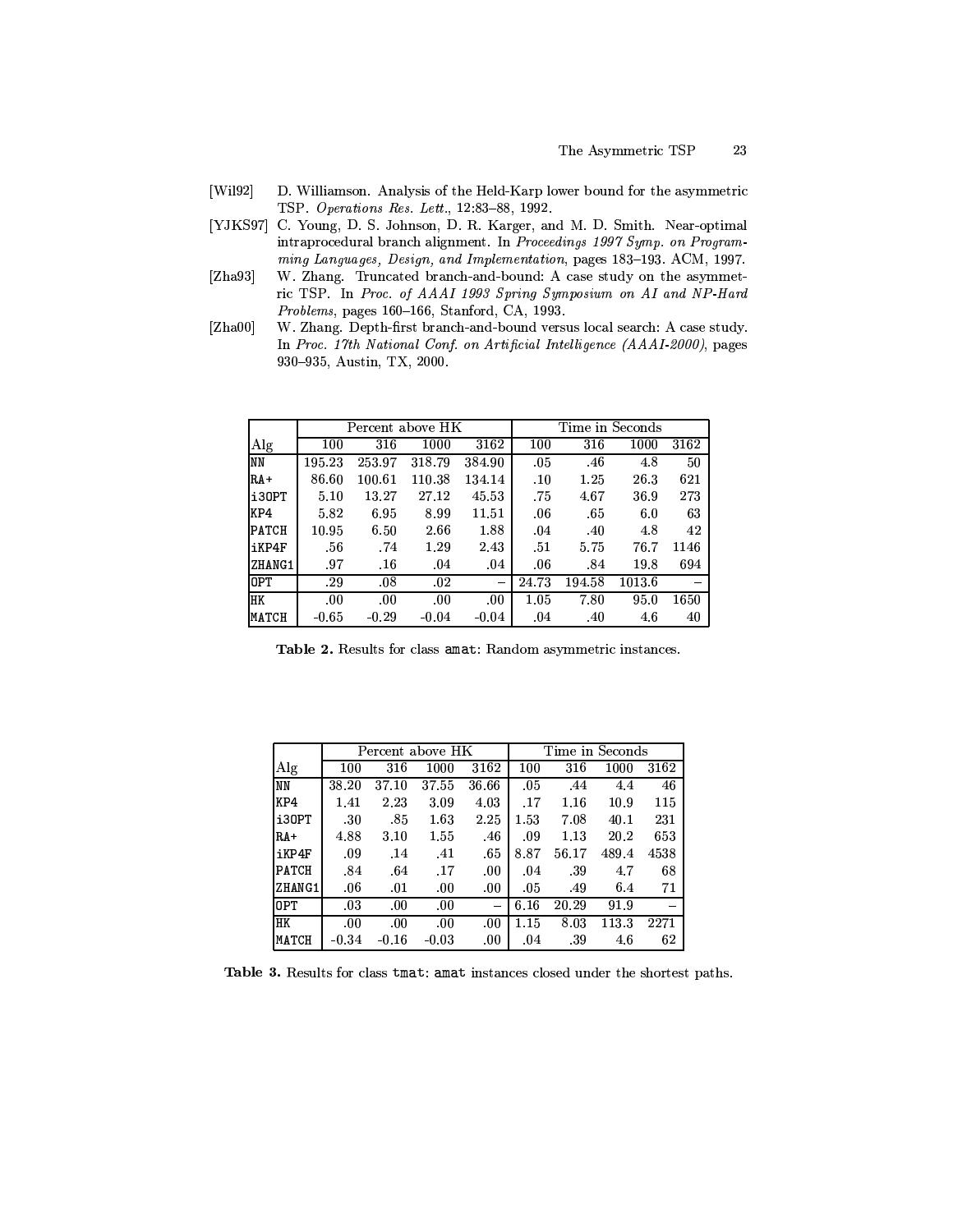|           |          |          | Percent above HK |                                |       | Time in Seconds |        |      |
|-----------|----------|----------|------------------|--------------------------------|-------|-----------------|--------|------|
| Alg       | 100      | 316      | 1000             | 3162                           | 100   | 316             | 1000   | 3162 |
| $RA+$     | 693.90   | 2263.56  | 7217.91          | 24010.30                       | .10   | 1.21            | 10.0   | 703  |
| PATCH     | 126.39   | 237.59   | 448.48           | 894.17                         | .04   | .40             | 4.9    | 64   |
| <b>NN</b> | 139.28   | 181.18   | 233.10           | 307.11                         | .05   | -46             | 4.8    | 50   |
| i30PT     | 8.43     | 15.57    | 25.55            | 39.84                          | -75   | 4.73            | 36.2   | 285  |
| KP4       | 10.59    | 11.50    | 13.13            | 15.31                          | 06    | .64             | 5.8    | 62   |
| ZHANG1    | 5.52     | 5.84     | 5.97             | 5.67                           | .12   | 4.01            | 200.4  | 9661 |
| iKP4F     | 3.98     | 4.34     | 5.26             | 6.21                           | -52   | 5.44            | 67.0   | 1007 |
| LK        | 1.72     | 2.22     | 3.43             | 4.68                           | .18   | 1.75            | 11.0   | 29   |
| iLK       | .15      | .42      | 1.17             | 2.35                           | .45   | 5.22            | 31.4   | 258  |
| OPT.      | .10      | .04      | .01              | $\qquad \qquad \longleftarrow$ | 16.30 | 378.09          | 1866.5 |      |
| HK        | .00      | .00      | .00.             | .00                            | 1.44  | 12.90           | 267.4  | 7174 |
| MATCH     | $-19.83$ | $-20.73$ | $-19.66$         | $-20.21$                       | .04   | -39             | 4.6    | 56   |

Table 4. Results for class smat: Random symmetric instances.

|             |          |          | Percent above HK |          |         |        | Time in Seconds |       |
|-------------|----------|----------|------------------|----------|---------|--------|-----------------|-------|
| Alg         | $100\,$  | 316      | 1000             | 3162     | 100     | 316    | 1000            | 3162  |
| $RA+$       | 32.75    | 40.97    | 47.35            | 49.44    | $.10\,$ | 1.22   | 26.3            | 557   |
| PATCH       | 14.46    | 19.37    | 23.68            | 26.42    | .04     | -36    | 3.7             | 45    |
| NN          | 23.64    | 23.18    | 22.83            | 22.15    | .04     | -44    | 4,4             | 47    |
| KP4         | 3.12     | 3.71     | 4.15             | 4.71     | -23     | 1.43   | 10.9            | 122   |
| ZHANG1      | 3.49     | 4.06     | 3.38             | 3.51     | .17     | 6.82   | 373.2           | 16347 |
| i30PT       | 1.12     | 1.88     | 2.42             | 3.18     | 2.05    | 8.45   | 40.7            | 244   |
| LΚ          | .62      | 1.17     | 1.50             | 2.09     | .41     | 2.68   | 10.8            | 42    |
| iKP4F       | .91      | 1.19     | 1.44             | 1.98     | 20.69   | 88.26  | 479.1           | 5047  |
| <b>liLK</b> | $.12\,$  | .27      | .44              | .85      | 8.12    | 42.19  | 135.7           | 696   |
| OPT.        | .10      | .12      | .11              |          | 28.00   | 549.04 | 12630.3         |       |
| HK          | .00.     | .00      | .00              | .00.     | 1.83    | 15.15  | 217.8           | 885   |
| MATCH       | $-17.97$ | $-19.00$ | $-17.50$         | $-17.92$ | .04     | -35    | 3.4             | 37    |

Table 5. Results for class  $t$ smat: smat instances closed under shortest paths.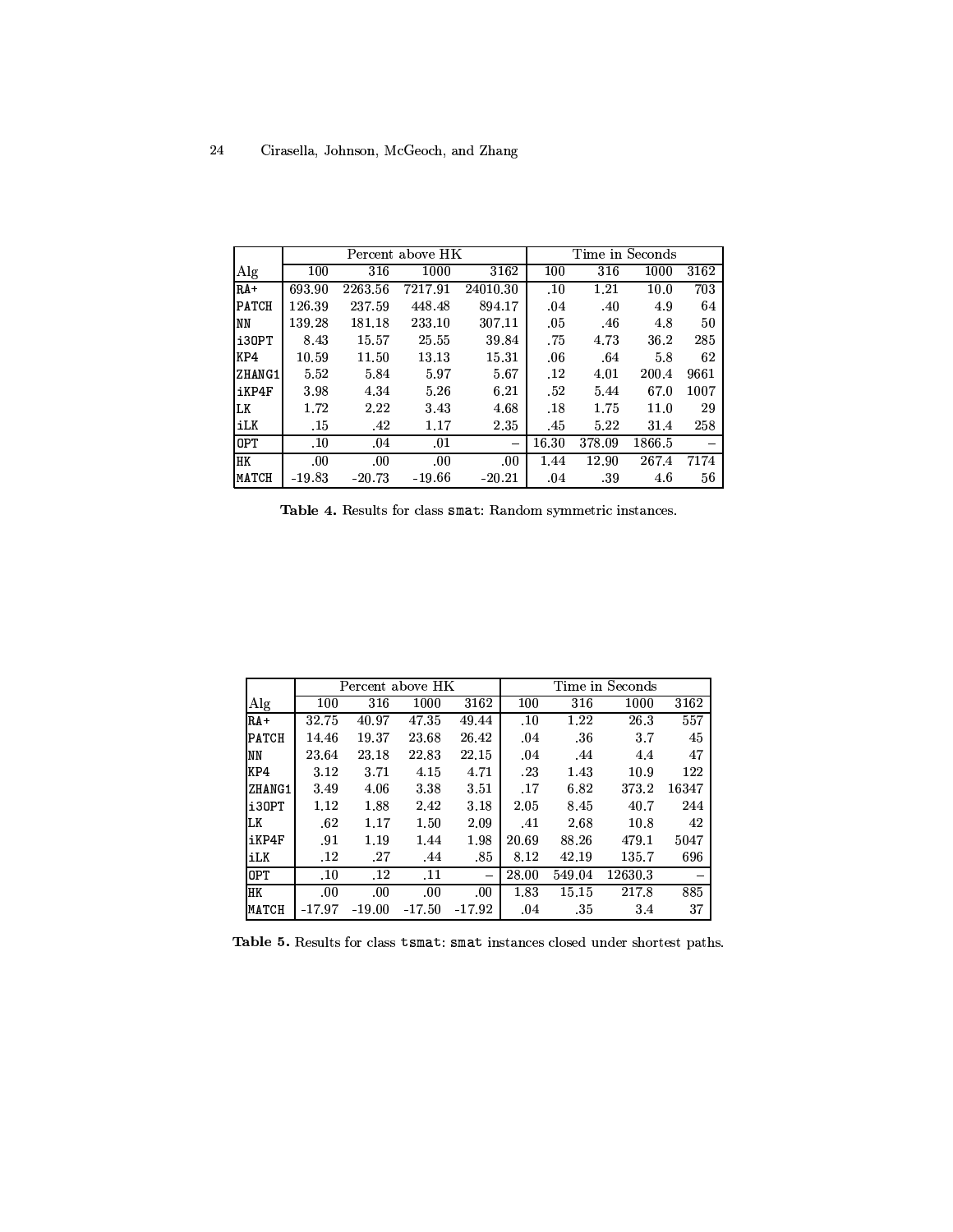|           |          |          | Percent above HK |          |       | Time in Seconds |           |       |
|-----------|----------|----------|------------------|----------|-------|-----------------|-----------|-------|
| Alg       | 100      | 316      | 1000             | 3162     | 100   | 316             | 1000      | 3162  |
| $RA+$     | 64.02    | 73.93    | 78.90            | 85.72    | .10   | 1.14            | 20.2      | 494   |
| <b>NN</b> | 26.39    | 27.51    | 26.11            | 26.55    | .06   | .47             | 4.9       | 51    |
| PATCH     | 17.90    | 18.73    | 18.46            | 19.39    | .04   | -37             | 39        | 45    |
| ZHANG1    | 9.75     | 12.40    | 12.23            | 12.19    | .18   | 7.78            | 466.4     | 22322 |
| KP4       | 5.11     | 5.06     | 5.00             | 5.17     | .06   | .55             | 5.2       | 53    |
| i30PT     | 2.02     | 2.57     | 2.66             | 3.09     | .66   | 3.95            | 29.6      | 292   |
| iKP4F     | 1.75     | 2.16     | 2.20             | 2.32     | .48   | 4.41            | 43.5      | 483   |
| LK        | 1.32     | 1.55     | 1.77             | 1.92     | .07   | -26             | $\cdot 7$ | 1     |
| iLK       | -69      | -72      | -79              | .82      | -42   | 2.47            | 17.8      | 109   |
| IOP T     | .68      | .67      | .68              |          | 94.82 |                 |           |       |
| HK        | .00      | .00      | .00              | .00      | 1.93  | 14.51           | 205.0     | 1041  |
| MATCH     | $-20.42$ | $-17.75$ | $-17.17$         | $-16.84$ | .04   | .36             | 36        | 37    |

Table 6. Results for class rect: Random 2-dimensional rectilinear instances. Optima êdy A ô Âl literatura a Ôâ în principii de la constantin a literatura a literatura a literatura a literatura a

|           |          |          | Percent above HK |                          |        |         | Time in Seconds |        |
|-----------|----------|----------|------------------|--------------------------|--------|---------|-----------------|--------|
| Alg       | 100      | 316      | 1000             | 3162                     | 100    | 316     | 1000            | 3162   |
| $RA+$     | 61.95    | 73.47    | 78.27            | 82.03                    | .13    | 1.90    | 49.9            | 1424   |
| <b>NN</b> | 28.47    | 28.28    | 27.52            | 24.60                    | .06    | .47     | 5.0             | 51     |
| PATCH     | 17.03    | 18.91    | 18.38            | 19.39                    | .05    | .50     | 7.4             | 127    |
| i3OPT     | 1.69     | 4.22     | 12.97            | 18.41                    | 4.61   | 43.59   | 254.3           | 967    |
| ZHANG1    | 9.82     | 12.20    | 11.81            | 11.45                    | .19    | 7.86    | 460.8           | 22511  |
| KP4       | 6.06     | 7.35     | 8.33             | 9.68                     | -41    | 3.87    | 38.7            | 312    |
| iKP4F     | 1.80     | 4.12     | 7.29             | 8.89                     | 38.90  | 1183.94 | 19209.0         | 145329 |
| OPT.      | .68      | .67      | .68              | $\overline{\phantom{0}}$ | 152.05 |         |                 |        |
| HK        | .00.     | .00      | .00              | .00.                     | 2.06   | 15.98   | 226.6           | 875    |
| MATCH     | $-20.42$ | $-17.75$ | $-17.17$         | $-16.84$                 | .05    | .49     | 7.1             | 116    |

Table 7. Results for class  $\texttt{right}$ : Tilted drilling machine instances with additive norm.  $\hat{a}$  , a contract decree  $\hat{a}$  . As a contract decree  $\hat{a}$  $\;$  alent symmetric instances.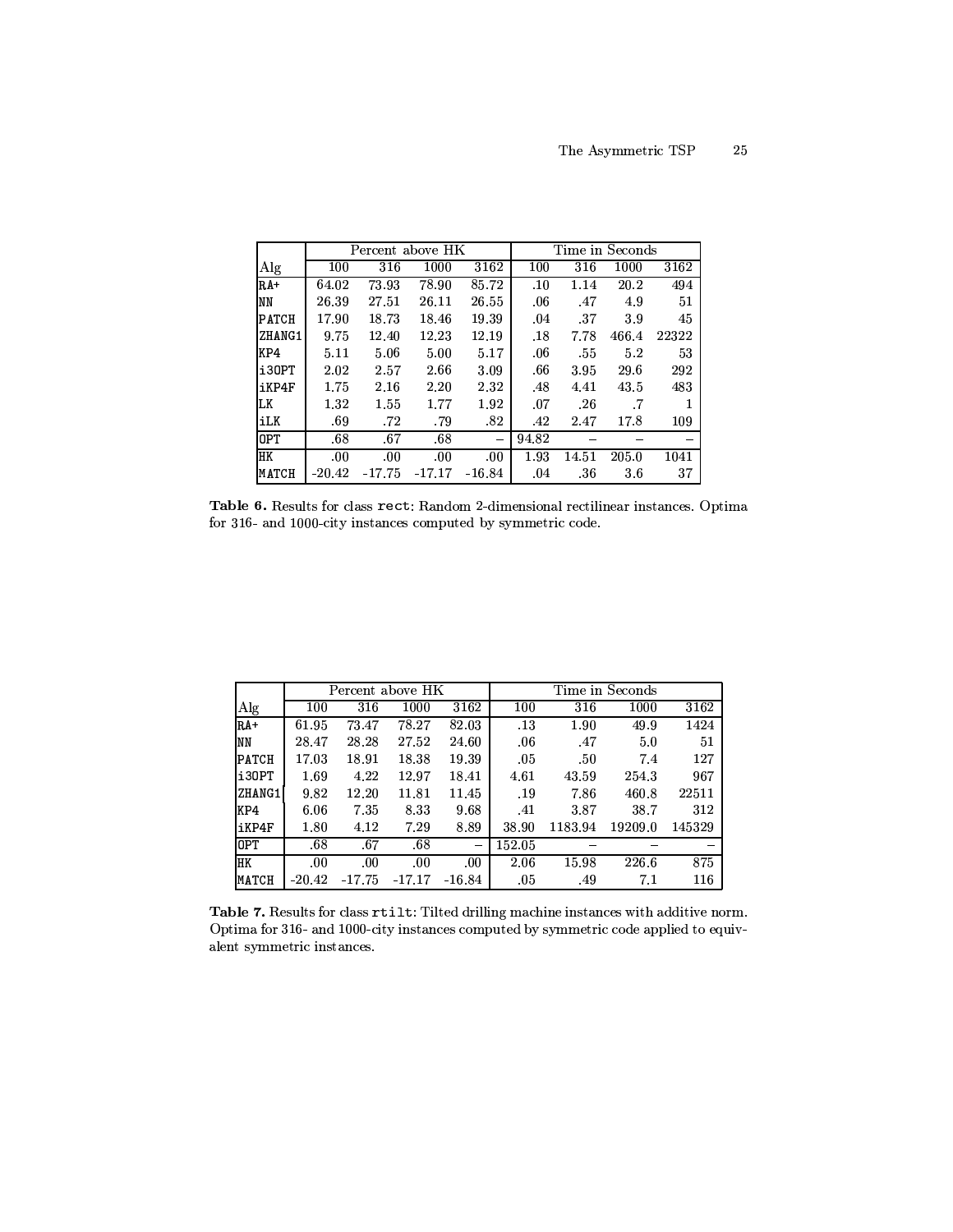|               |          |          | Percent above HK |          |         | Time in Seconds |        |       |
|---------------|----------|----------|------------------|----------|---------|-----------------|--------|-------|
| Alg.          | 100      | 316      | 1000             | 3162     | 100     | 316             | 1000   | 3162  |
| $RA+$         | 55.79    | 62.76    | 65.03            | 71.48    | .10     | 1.10            | 22.1   | 566   |
| NN            | 30 31    | 30.56    | 27.62            | 24.42    | .05     | .54             | 4.9    | 112   |
| PATCH         | 23.33    | 22.79    | 23.18            | 24.41    | .04     | .44             | 5.6    | 69    |
| <b>ZHANG1</b> | 10.75    | 13.99    | 12.66            | 12.86    | .17     | 7.39            | 423.7  | 9817  |
| KP4           | 8.57     | 8.79     | 8.80             | 8.15     | .14     | 1.01            | 7.7    | 73    |
| i30PT         | 3.29     | 3.95     | 4.32             | 4.28     | 1.38    | 9.38            | 75 3   | 601   |
| iKP4F         | 3.00     | 3.54     | 3.96             | 4.13     | 7.17    | 161.40          | 4082.4 | 72539 |
| IOPT.         | 1.86     |          |                  |          | 1647.46 |                 |        |       |
| HK            | .00      | .00      | .00              | .00      | 1.86    | 15.53           | 174.5  | 864   |
| MATCH         | $-18.41$ | $-14.98$ | $-14.65$         | $-14.04$ | .04     | .42             | 5.2    | 62    |

Table 8. Results for class  $\text{stilt}$ : Tilted drilling machine instances with sup norm.

|              |         | Percent above HK |         |          |        | Time in Seconds |       |      |
|--------------|---------|------------------|---------|----------|--------|-----------------|-------|------|
| Alg          | 100     | 316              | 1000    | 3162     | 100    | 316             | 1000  | 3162 |
| $RA+$        | 40.80   | 50 33            | 53.60   | 54.91    | .10    | 1.20            | 18.1  | 590  |
| <b>NN</b>    | 40.72   | 41.66            | 43.88   | 43.18    | .05    | .46             | 4.8   | 50   |
| <b>PATCH</b> | 9.40    | 10.18            | 9.45    | 8.24     | .04    | -38             | 4.0   | 53   |
| KP4          | 4.58    | 4.45             | 4.78    | 4.26     | .07    | .57             | 53    | 52   |
| ZHANG1       | 4.36    | 4.29             | 4.05    | 4.10     | .10    | 3.52            | 172.6 | 7453 |
| i3OPT        | 1.98    | 2.27             | 1.95    | 2.12     | -67    | 3.99            | 31.2  | 270  |
| iKP4F        | 1.46    | 1.79             | 1.27    | 1.36     | .66    | 6.33            | 60.8  | 696  |
| OP T         | 1.21    | 1.30             |         | $\equiv$ | 216.54 | 11290.42        |       |      |
| HK           | .00.    | .00              | .00     | .00      | 1.43   | 12.80           | 925.2 | 1569 |
| <b>MATCH</b> | $-7.19$ | $-6.34$          | $-5.21$ | $-4.43$  | -04    | -38             | 4.0   | 44   |

Table 9. Results for class crane: Random Euclidean stacker crane instances.

|        |         |         | Percent above HK |                          |       |       | Time in Seconds |       |
|--------|---------|---------|------------------|--------------------------|-------|-------|-----------------|-------|
| Alg    | 100     | 316     | 1000             | 3162                     | 100   | 316   | 1000            | 3162  |
| NN     | 96.24   | 102.54  | 115.51           | 161.99                   | .06   | -48   | 5.0             | 54    |
| $RA+$  | 86.12   | 58.27   | 42.45            | 25.32                    | .11   | 1.66  | 48.9            | 1544  |
| KP4    | 2.99    | 3.81    | 5.81             | 9.17                     | 07    | -99   | 21.2            | 760   |
| i30PT  | .97     | 2.32    | 389              | 5.29                     | .73   | 5.66  | 62.4            | 687   |
| iKP4F  | .56     | .48     | .96              | 1.77                     | .64   | 22.62 | 1240.9          | 61655 |
| PAICH  | 9.40    | 2.35    | .88              | 30                       | .04   | .47   | 7.5             | 176   |
| ZHANG1 | 1.51    | -27     | 0 <sub>2</sub>   | .01                      | .08   | 1.00  | 16.6            | 247   |
| IOPT.  | .24     | .06     | .01              | $\overline{\phantom{0}}$ | 22.66 | 70.99 | 398.2           |       |
| HK     | .00     | .00.    | .00              | .00                      | 1.27  | 8.71  | 139.1           | 4527  |
| MAICH  | $-2.28$ | $-0.71$ | $-0.34$          | $-0.11$                  | .04   | -46   | 7.2             | 168   |

Table 10. Results for class  $dist$ : Disk drive instances.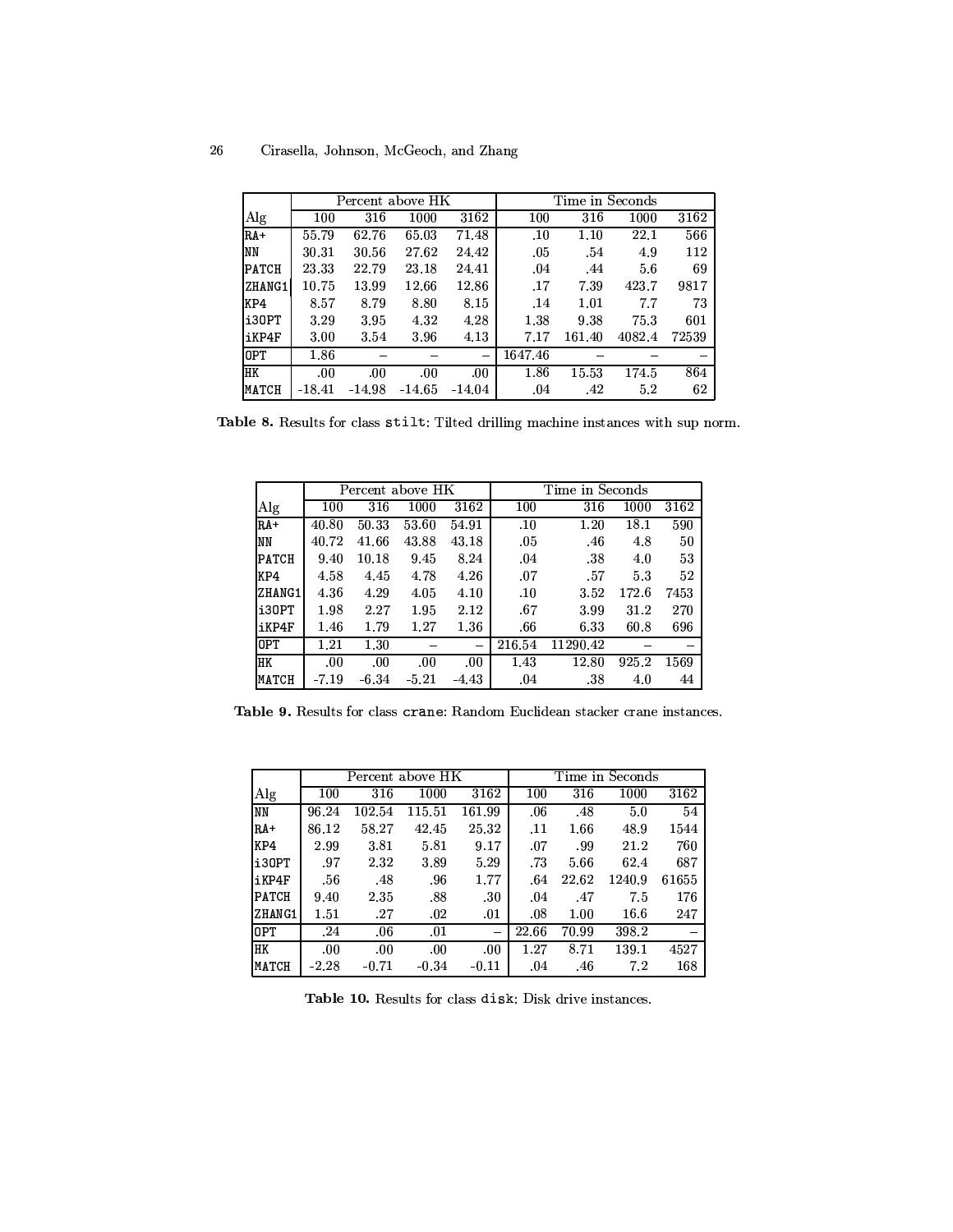|               |          |          | Percent above HK |                          |        | Time in Seconds |       |       |
|---------------|----------|----------|------------------|--------------------------|--------|-----------------|-------|-------|
| Alg           | $100\,$  | 316      | 1000             | 3162                     | 100    | 316             | 1000  | 3162  |
| $RA+$         | 52.74    | 64.95    | 68.78            | 71.20                    | .09    | 1.00            | 16.3  | 329   |
| <b>NN</b>     | 26.08    | 26.71    | 26.80            | 25.60                    | .05    | .42             | 4,4   | 46    |
| PATCH         | 16.48    | 16.97    | 17.45            | 18.20                    | .04    | -32             | 3.5   | 41    |
| <b>ZHANG1</b> | 8.20     | 11.03    | 11.14            | 11.42                    | .14    | 6.88            | 435.9 | 22547 |
| KP4           | 5.74     | 6.59     | 6.15             | 6.34                     | .06    | .49             | 4.7   | 48    |
| i30PT         | 2.98     | 3.37     | 3.48             | 383                      | -64    | 3.71            | 28.3  | 257   |
| liKP4F        | 2.71     | 2.99     | 2.66             | 2.87                     | -52    | 4.23            | 43.7  | 542   |
| OP T          | 1.05     | 1.49     |                  | $\overline{\phantom{a}}$ | 356.69 | 67943.26        |       |       |
| HK            | .00.     | .00.     | .00              | .00                      | 1.66   | 13.75           | 141.9 | 924   |
| MATCH         | $-15.04$ | $-13.60$ | $-13.96$         | $-13.09$                 | .03    | .31             | 3.1   | 33    |

Table 11. Results for class coins: Pay phone coin collection instances.

|              |            |         | Percent above HK |                          |        | Time in Seconds |         |       |
|--------------|------------|---------|------------------|--------------------------|--------|-----------------|---------|-------|
| Alg          | $100\,$    | 316     | 1000             | 3162                     | 100    | 316             | 1000    | 3162  |
| <b>NN</b>    | 16.97      | 14.65   | 13.29            | 11.87                    | .04    | -42             | 6.4     | 46    |
| li3OPT       | .49        | 4.02    | 9.23             | 10.76                    | 14.85  | 67.91           | 266.5   | 940   |
| KP4          | 1.57       | 2.92    | 3.88             | 4.54                     | 3.12   | 31.43           | 306.1   | 2358  |
| iKP4F        | .49        | 2.36    | 366              | 4.51                     | 321.70 | 2853.11         | 19283.1 | 74617 |
| $RA+$        | 4.77       | 2.77    | 1.69             | 1.05                     | 15     | 3.03            | 74.4    | 2589  |
| PATCH        | 1.15       | -59     | -39              | -24                      | .05    | .86             | 21.7    | 611   |
| ZHANG1       | .20        | .08     | .03              | .01                      | .09    | 1.83            | 50.7    | 1079  |
| IOPT.        | 05         | .02     | .01              | $\overline{\phantom{m}}$ | 82.03  | 565.69          | 2638.2  |       |
| HK           | $\cdot$ 00 | .00     | $\cdot$ 00       | .00                      | 2.29   | 18.22           | 269.9   | 3710  |
| <b>MATCH</b> | $-0.50$    | $-0.22$ | $-0.15$          | $-0.07$                  | -05    | -85             | 21.6    | 590   |

Table 12. Results for class shop50: No-wait flowshop instances.

|        | Percent above HK |         |         |                          | Time in Seconds |        |        |      |
|--------|------------------|---------|---------|--------------------------|-----------------|--------|--------|------|
| Alg    | $100\,$          | 316     | 1000    | 3162                     | 100             | 316    | 1000   | 3162 |
| NN     | 8.57             | 8.98    | 9.75    | 10.62                    | .04             | -38    | 39     | 43   |
| $RA+$  | 4.24             | 5.22    | 6.59    | 8.34                     | $_{02}$         | .84    | 5.4    | 393  |
| PATCH  | 1.86             | 2.84    | 3.99    | 6.22                     | .03             | -34    | 4.5    | 67   |
| KP4    | 1.05             | 1.29    | 1.59    | 2.10                     | 05              | .44    | 4.4    | 45   |
| i30PT  | .28              | .61     | 1.06    | 1.88                     | -59             | 3.19   | 20.2   | 138  |
| iKP4F  | .13              | .15     | .28     | .52                      | .26             | 2.40   | 26.5   | 323  |
| ZHANG1 | .27              | .17     | .21     | .43                      | .06             | 1.10   | 52.9   | 2334 |
| OPT.   | .05              | .03     | .01     | $\overline{\phantom{m}}$ | 10.74           | 130.40 | 4822.2 |      |
| HК     | .00.             | .00.    | .00.    | .00.                     | 1.02            | 8.14   | 104.6  | 2112 |
| MATCH  | $-1.04$          | $-1.02$ | $-1.17$ | $-1.61$                  | -03             | -33    | 4.3    | 61   |

 ${\tt stances}.$